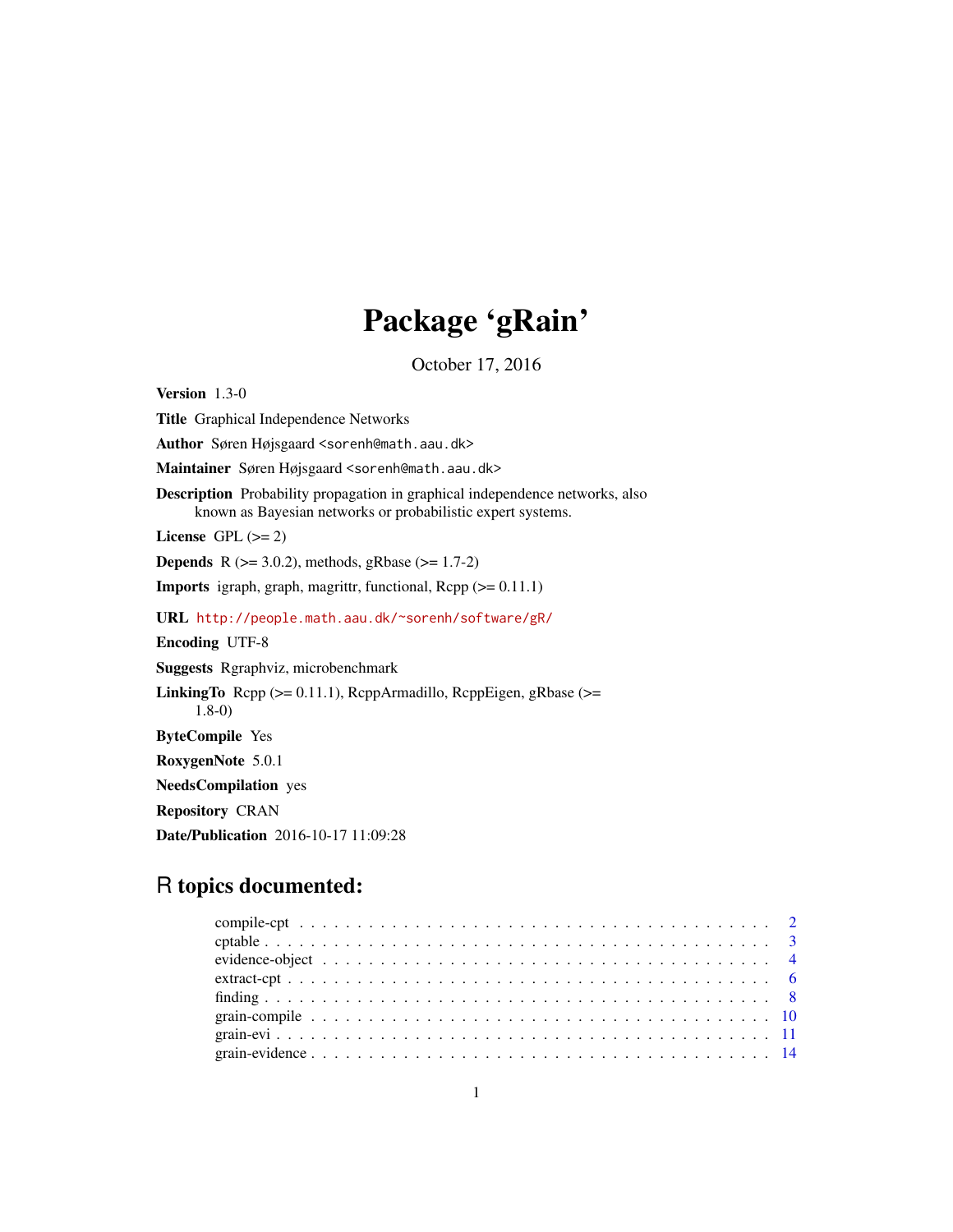# <span id="page-1-0"></span>2 compile-cpt

| Index | 34 |
|-------|----|
|       |    |
|       |    |
|       |    |
|       |    |
|       |    |
|       |    |
|       |    |
|       |    |
|       |    |
|       |    |
|       |    |
|       |    |

compile-cpt *Compile conditional probability tables / cliques potentials.*

# <span id="page-1-1"></span>Description

Compile conditional probability tables / cliques potentials as a preprocessing step for creating a graphical independence network

### Usage

```
completePT(x, forceCheck = TRUE, details = 0)
```
compilePOT(x)

# Arguments

| $\mathsf{x}$ | To compile CPT x is a list of conditional probability tables; to compile POT, x is<br>a list of clique potentials |
|--------------|-------------------------------------------------------------------------------------------------------------------|
| forceCheck   | Controls if consistency checks of the probability tables should be made.                                          |
| details      | Controls amount of print out. Mainly for debugging purposes                                                       |

### Value

compileCPT returns a list of class 'cptspec' compilePOT returns a list of class 'potspec'

# Author(s)

Søren Højsgaard, <sorenh@math.aau.dk>

## References

Søren Højsgaard (2012). Graphical Independence Networks with the gRain Package for R. Journal of Statistical Software, 46(10), 1-26. <http://www.jstatsoft.org/v46/i10/>.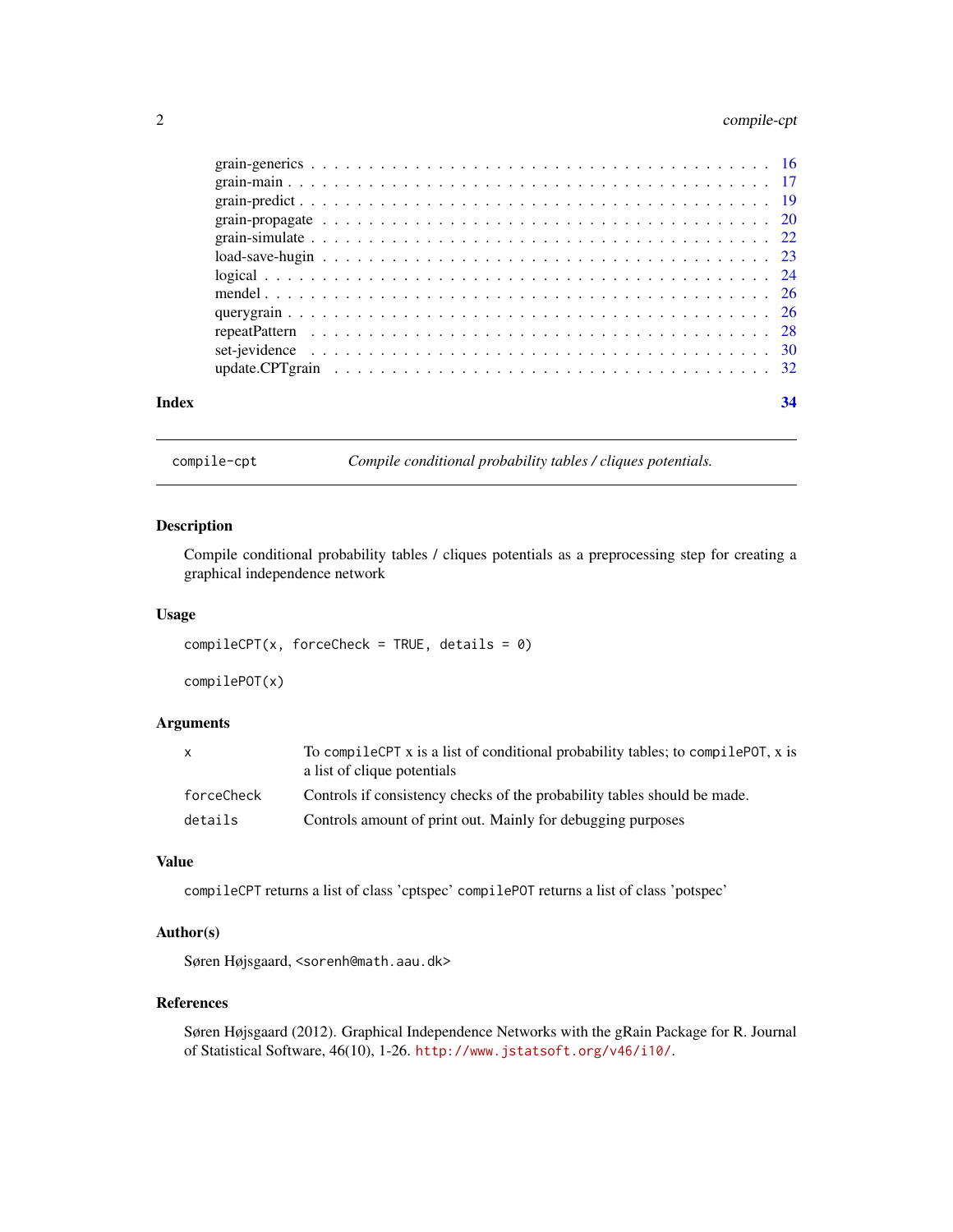#### <span id="page-2-0"></span>cptable 3

# See Also

[extractCPT](#page-5-1), [extractPOT](#page-5-1)

<span id="page-2-1"></span>

cptable *Create conditional probability tables (CPTs)*

# Description

Creates conditional probability tables of the form  $p(v|pa(v))$ .

#### Usage

```
cptable(vpar, levels = NULL, values = NULL, normalize = TRUE,
  smooth = 0)
```
# **Arguments**

| vpar      | Specifications of the names in $P(v pa1,pak)$ . See section 'details' for informa-<br>tion about the form of the argument. |
|-----------|----------------------------------------------------------------------------------------------------------------------------|
| levels    | See 'details' below.                                                                                                       |
| values    | Probabilities; recycled if necessary. Regarding the order, please see section 'de-<br>tails' and the examples.             |
| normalize | See 'details' below.                                                                                                       |
| smooth    | See 'details' below.                                                                                                       |

# Details

If normalize=TRUE then for each configuration of the parents the probabilities are normalized to sum to one.

If smooth is non–zero then zero entries of values are replaced with smooth before normalization takes place.

Regarding the form of the argument vpar: To specify  $P(a|b, c)$  one may write ~a|b:c, ~a:b:c,  $\alpha$ |b+c,  $\alpha$ a+b+c or c("a", "b", "c"). Internally, the last form is used. Notice that the + and : operator is used as a separator only. The order of the variables is important so the operators do not commute.

If a has levels a1,a2 and likewise for b and c then the order of values corresponds to the configurations  $(a1,b1,c1)$ ,  $(a2,b1,c1)$   $(a1,b2,c1)$ ,  $(a2,b2,c1)$  etc. That is, the first variable varies fastest. Hence the first two elements in values will be the conditional probabilities of a given b=b1, c=c1.

# Value

A cptable object (a list).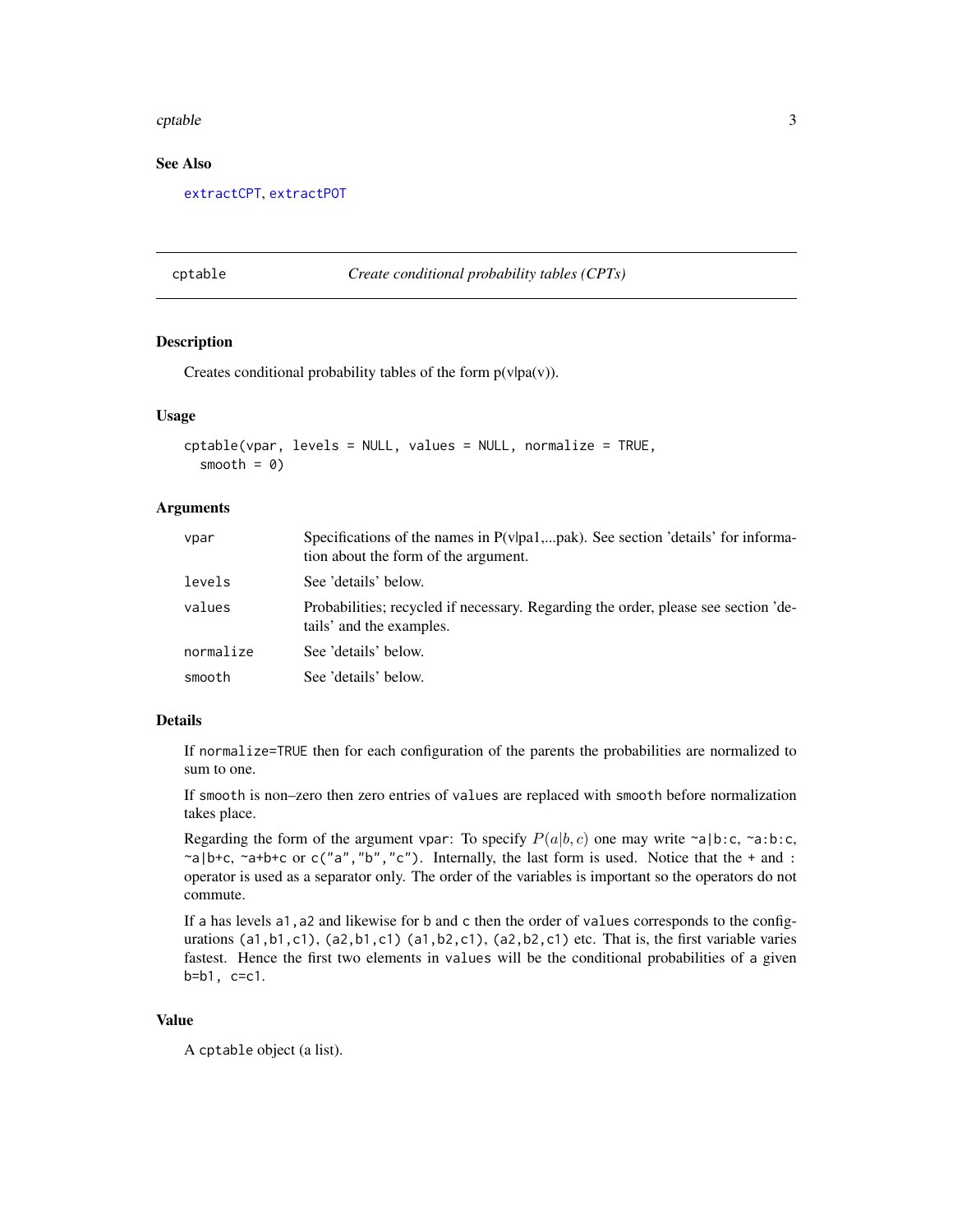#### <span id="page-3-0"></span>Author(s)

Søren Højsgaard, <sorenh@math.aau.dk>

# References

Søren Højsgaard (2012). Graphical Independence Networks with the gRain Package for R. Journal of Statistical Software, 46(10), 1-26. <http://www.jstatsoft.org/v46/i10/>.

# See Also

```
andtable, ortable, extractCPT, compileCPT, extractPOT, compilePOT, grain
```
#### Examples

```
yn <- c("yes","no")
ynm <- c("yes","no","maybe")
a <- cptable( ~ asia, values=c(1,99), levels=yn)
t.a <- cptable( ~ tub : asia, values=c(5,95,1,99,1,999), levels=ynm)
d.a <- cptable( ~ dia : asia, values=c(5,5,1,99,100,999), levels=ynm)
cptlist <- compileCPT(list(a,t.a,d.a))
grain(cptlist)
## Example: Specifying conditional probabilities as a matrix
bayes.levels <- c('Enzyme', 'Keratine', 'unknown')
root.node <- cptable( ~R, values=c( 1, 1, 1 ), levels=bayes.levels)
cond.prob.tbl <- t(matrix( c( 1, 0, 0, 0, 1, 0, 0.5, 0.5, 0 ),
  nrow=3, ncol=3, byrow=TRUE, dimnames=list(bayes.levels, bayes.levels)))
cond.prob.tbl
## Notice above: Columns represent parent states; rows represent child states
query.node \leq cptable(\sim Q | R, values=cond.prob.tbl, levels=bayes.levels )
sister.node <- cptable( ~ S | R, values=cond.prob.tbl, levels=bayes.levels )
## Testing
compile(grain(compileCPT(list( root.node, query.node, sister.node ))), propagate=TRUE)
```
evidence-object *Evidence objects*

#### **Description**

Functions for defining and manipulating evidence.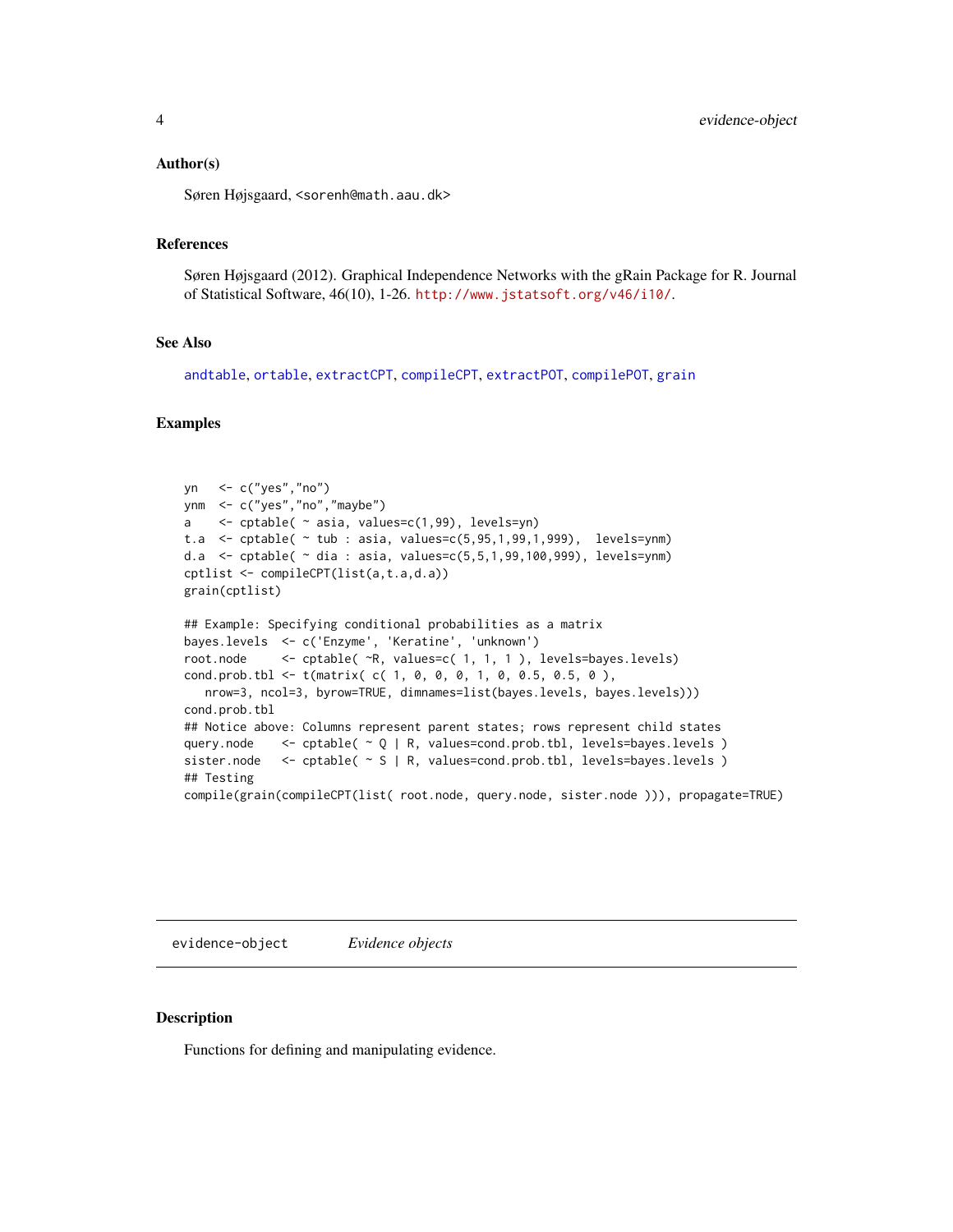# evidence-object 5

# Usage

```
new_ev(evi.list = NULL, levels)
is.null_ev(object)
## S3 method for class 'grain_ev'
print(x, \ldots)## S3 method for class 'grain_ev'
varNames(x)
## S3 method for class 'grain_ev'
as.data.frame(x, row.name = NULL, optional = FALSE, ...)setdiff_ev(ev1, ev2)
union_ev(ev1, ev2)
```
# Arguments

| evi.list  | A named list with evidence; see 'examples' below. |
|-----------|---------------------------------------------------|
| levels    | A named list with the levels of all variables.    |
| object    | Some R object.                                    |
| x         | Evidence object                                   |
| $\ddots$  | Not used.                                         |
| row.names | Not used.                                         |
| optional  | Not used.                                         |
| ev1, ev2  | Evidence.                                         |

# Details

Evidence is specified as a list. Internally, evidence is represented as a grain evidence object which is a list with 4 elements.

# Author(s)

Søren Højsgaard, <sorenh@math.aau.dk>

```
## Define the universe
uni <- list(asia = c("yes", "no"), tub = c("yes", "no"), smoke = c("yes", "no"),
            lung = c("yes", "no"), bronc = c("yes", "no"), either = c("yes", "no"),
            xray = c("yes", "no"), dysp = c("yes", "no"))
```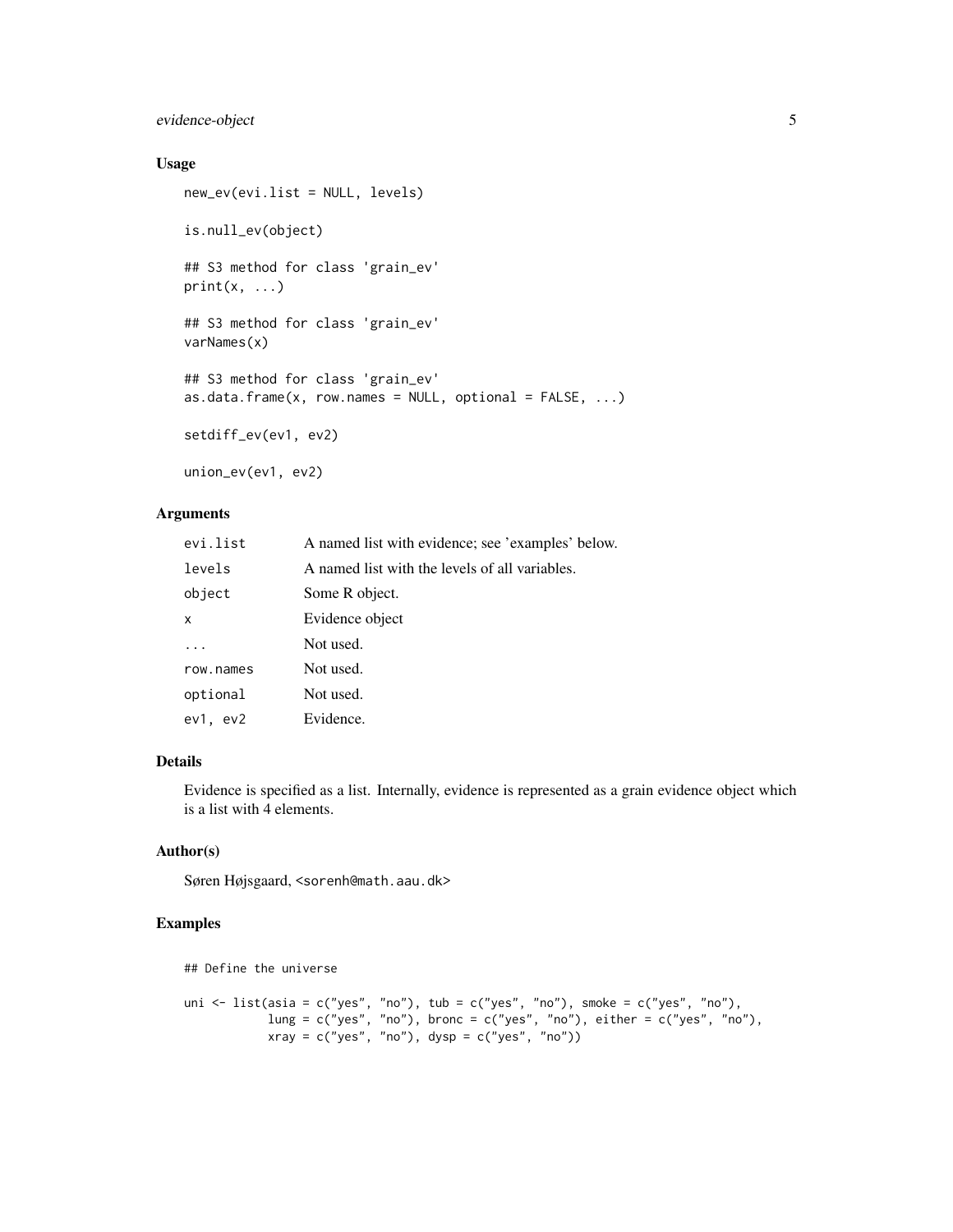```
e1 <- list(dysp="no", xray="no")
eo1 <- new_ev( e1, levels=uni )
eo1
as.data.frame( eo1 )
eo1 %>% str
e1.2 <- list(dysp="no", xray=c(0, 1))
eo1.2 <- new_ev( e1.2, levels=uni )
eo1.2
# Notice that in \code{eo1.2}, \code{xray} is not regarded as hard
# evidence but as a weight on each level. Other than that \code{eo1.2}
# and \code{eo1} are equivalent here. This is used in connection
# with specifying likelihood evidence.
e2 <- list(dysp="yes", asia="yes")
eo2 <- new_ev(e2, uni)
# If evidence 'e1' is already set in the network and new evidence
# 'e2' emerges, the evidence in the network must be updated. But
# there is a conflict in that \code{dysp="yes"} in 'e1' and
# \code{dysp="no"} in 'e2'. The (arbitrary) convention is that
# existsting evidence overrides new evidence so that the only new
# evidence in 'e2' is really \code{asia="yes"}.
# To subtract existing evidence from new evidence we can do:
setdiff_ev( eo2, eo1 )
# Likewise the 'union' is
union_ev( eo2, eo1 )
```
extract-cpt *Extract conditional probabilities and clique potentials from data.*

#### <span id="page-5-1"></span>Description

Extract list of conditional probability tables and list of clique potentials from data.

#### Usage

```
extractCPT(x, graph, smooth = 0)
```

```
extractPOT(x, graph, smooth = 0)
```
#### Arguments

x An array or a dataframe.

<span id="page-5-0"></span>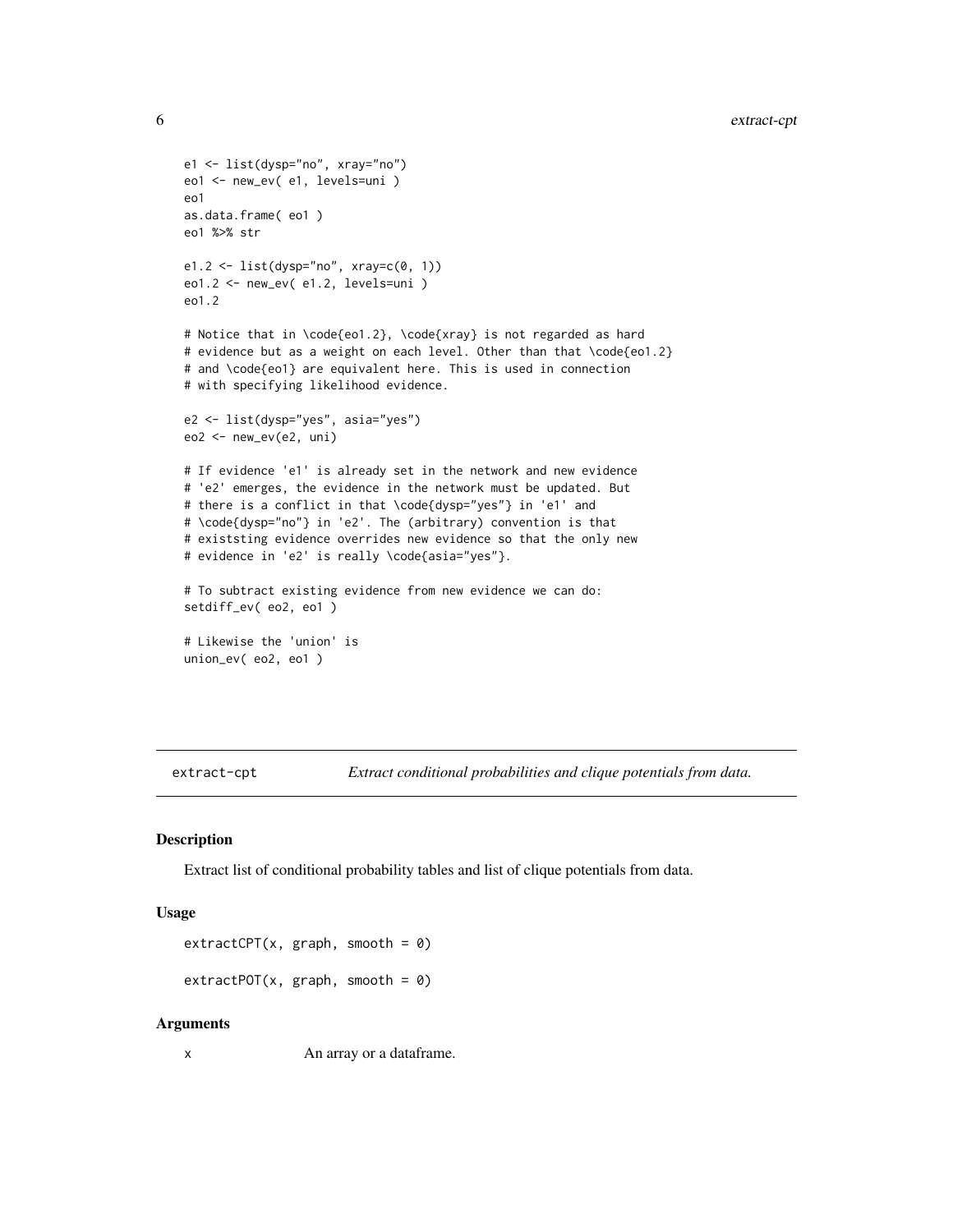#### <span id="page-6-0"></span>extract-cpt 7

| graph  | A graph represented as a graph NEL object. For extract CPT, graph must be a |
|--------|-----------------------------------------------------------------------------|
|        | DAG while for extract POT, graph must be undirected triangulated graph.     |
| smooth | See 'details' below.                                                        |

# Details

If smooth is non–zero then smooth is added to all cell counts before normalization takes place.

# Value

extractCPT: A list of conditional probability tables extractPOT: A list of clique potentials.

#### Author(s)

Søren Højsgaard, <sorenh@math.aau.dk>

#### References

Søren Højsgaard (2012). Graphical Independence Networks with the gRain Package for R. Journal of Statistical Software, 46(10), 1-26. <http://www.jstatsoft.org/v46/i10/>.

#### See Also

[compileCPT](#page-1-1), [compilePOT](#page-1-1), [grain](#page-16-1)

#### Examples

## Asia (chest clinic) example:

```
## Version 1) Specify conditional probability tables.
yn <- c("yes","no")
a <- cptable(~asia, values=c(1,99),levels=yn)
t.a <- cptable(~tub+asia, values=c(5,95,1,99),levels=yn)
s <- cptable(~smoke, values=c(5,5), levels=yn)
l.s <- cptable(~lung+smoke, values=c(1,9,1,99), levels=yn)
b.s <- cptable(~bronc+smoke, values=c(6,4,3,7), levels=yn)
e.lt <- cptable(~either+lung+tub,values=c(1,0,1,0,1,0,0,1),levels=yn)
x.e <- cptable(~xray+either, values=c(98,2,5,95), levels=yn)
d.be <- cptable(~dysp+bronc+either, values=c(9,1,7,3,8,2,1,9), levels=yn)
plist <- compileCPT(list(a, t.a, s, l.s, b.s, e.lt, x.e, d.be))
pn1 <- grain(plist)
q1 <- querygrain(pn1)
## Version 2) Specify DAG and data
data(chestSim100000, package="gRbase")
dgf \leftarrow ~asia + tub * asia + smoke + lung * smoke +
        bronc * smoke + either * tub * lung +
        xray * either + dysp * bronc * either
dg \leq -\text{dag}(dgf)pp <- extractCPT(chestSim100000, dg)
```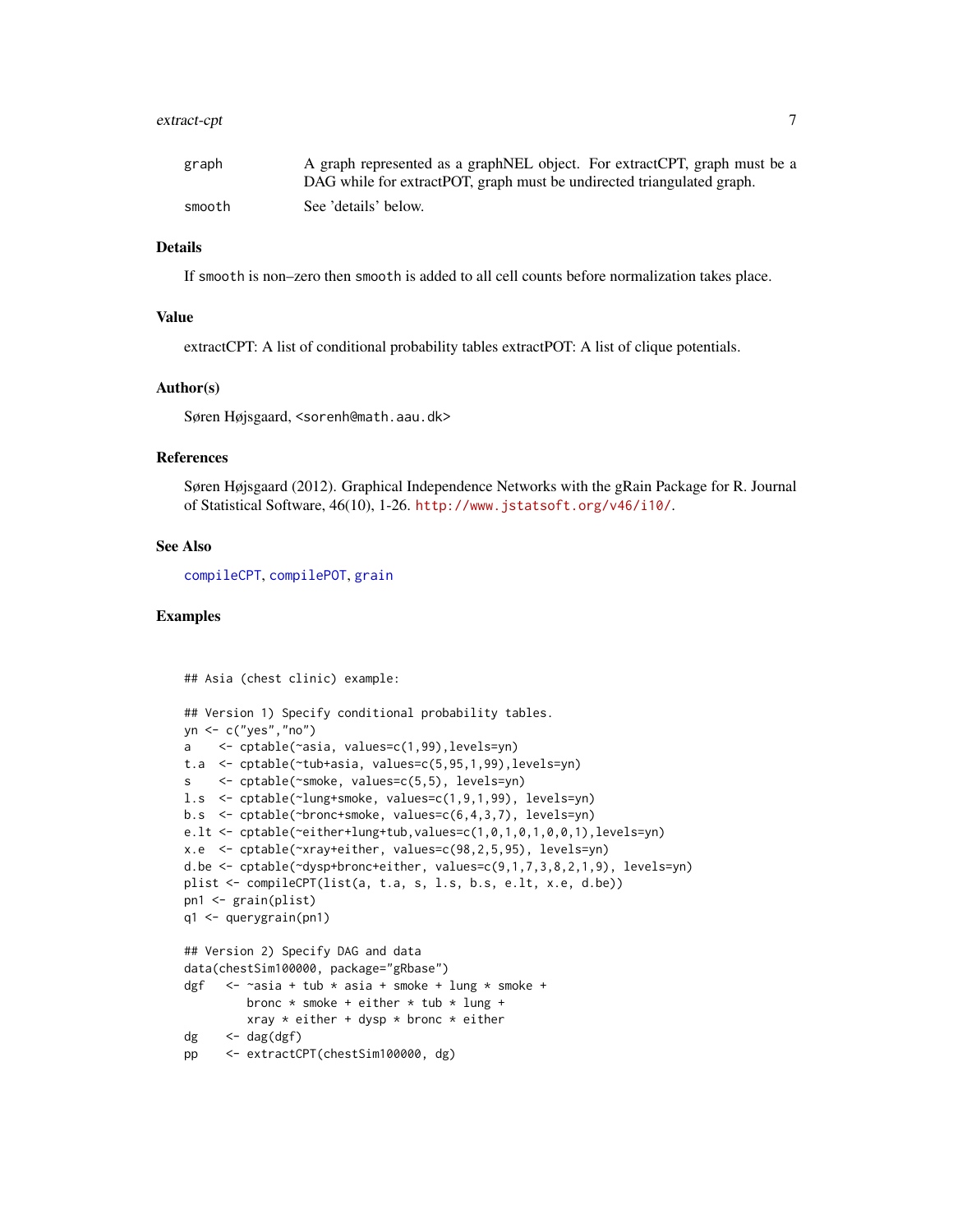<span id="page-7-0"></span>8 finding the state of the contract of the contract of the contract of the contract of the contract of the contract of the contract of the contract of the contract of the contract of the contract of the contract of the con

```
cpp2 <- compileCPT(pp)
pn2 <- grain(cpp2)
q2 <- querygrain(pn2)
## Version 2) Specify triangulated undirected graph and data
ugf <- list(c("either", "lung", "tub"), c("either", "lung", "bronc"),
   c("either", "xray"), c("either", "dysp", "bronc"), c("smoke",
   "lung", "bronc"), c("asia", "tub"))
gg <- ugList(ugf)
pp <- extractPOT(chestSim100000, gg)
cpp3 <- compilePOT(pp)
pn3 <- grain(cpp3)
q3 <- querygrain(pn3)
## Compare results:
str(q1)
str(q2[names(q1)])
str(q3[names(q1)])
```
finding *Set, retrieve, and retract finding in Bayesian network.*

#### <span id="page-7-1"></span>Description

Set, retrieve, and retract finding in Bayesian network. NOTICE: The functions described here are kept only for backward compatibility; please use the corresponding evidence-functions in the future.

#### Usage

```
setFinding(object, nodes = NULL, states = NULL, flist = NULL,
  propagate = TRUE)
```
#### Arguments

| object    | A "grain" object                                               |
|-----------|----------------------------------------------------------------|
| nodes     | A vector of nodes                                              |
| states    | A vector of states (of the nodes given by 'nodes')             |
| flist     | An alternative way of specifying findings, see examples below. |
| propagate | Should the network be propagated?                              |

#### Note

NOTICE: The functions described here are kept only for backward compatibility; please use the corresponding evidence-functions in the future:

setEvidence() is an improvement of setFinding() (and as such setFinding is obsolete). Users are recommended to use setEvidence() in the future.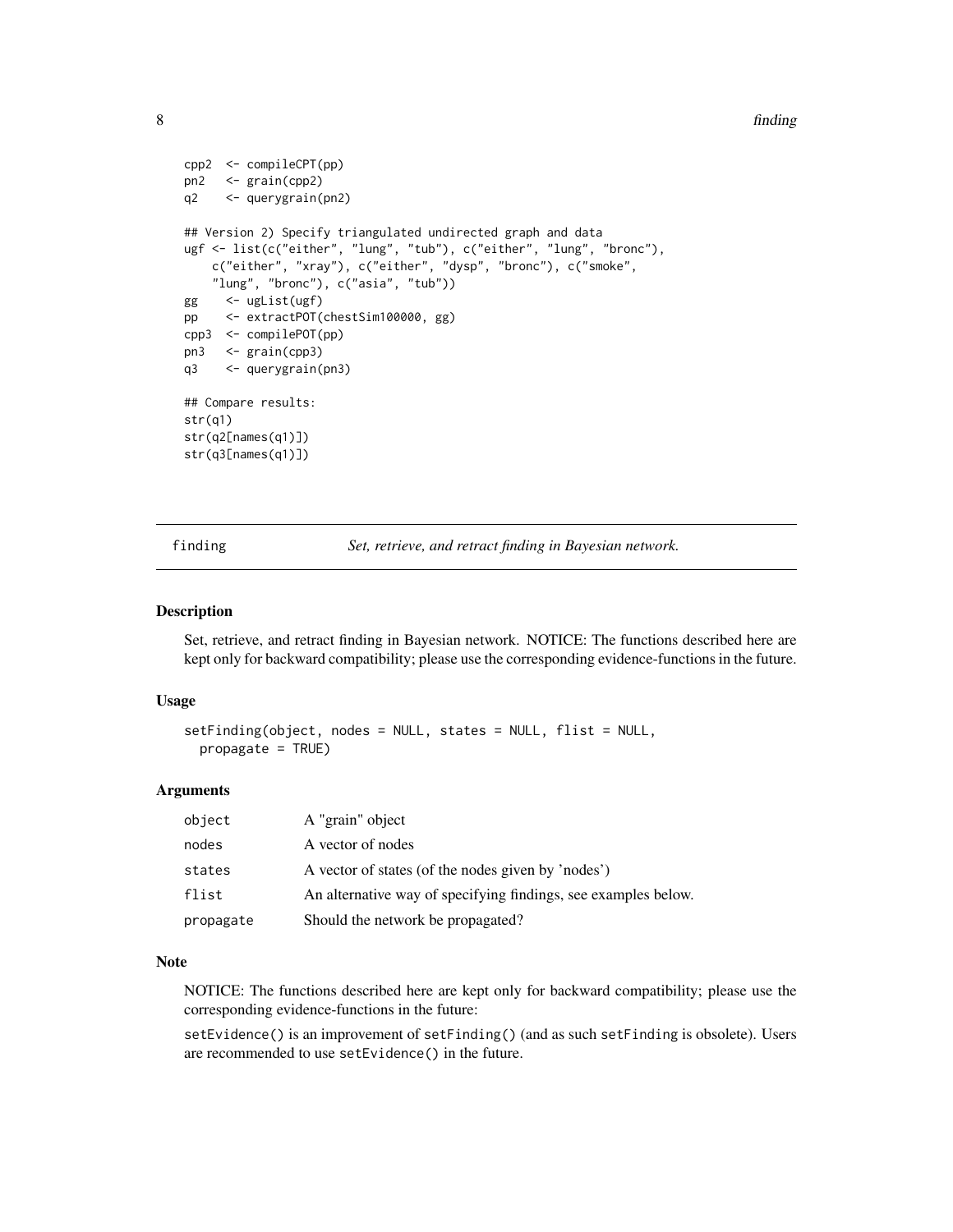#### <span id="page-8-0"></span>finding 9

setEvidence() allows to specification of "hard evidence" (specific values for variables) and likelihood evidence (also known as virtual evidence) for variables.

The syntax of setEvidence() may change in the future.

# Author(s)

Søren Højsgaard, <sorenh@math.aau.dk>

#### References

Søren Højsgaard (2012). Graphical Independence Networks with the gRain Package for R. Journal of Statistical Software, 46(10), 1-26. <http://www.jstatsoft.org/v46/i10/>.

# See Also

[setEvidence](#page-13-1) [getEvidence](#page-10-1) [retractEvidence](#page-13-1) [pEvidence](#page-10-1) [querygrain](#page-25-1)

```
## setFindings
yn <- c("yes","no")
a <- cptable(~asia, values=c(1,99),levels=yn)
t.a <- cptable(~tub+asia, values=c(5,95,1,99),levels=yn)
s <- cptable(~smoke, values=c(5,5), levels=yn)
l.s <- cptable(~lung+smoke, values=c(1,9,1,99), levels=yn)
b.s <- cptable(~bronc+smoke, values=c(6,4,3,7), levels=yn)
e.lt \le cptable(\leither+lung+tub, values=c(1,0,1,0,1,0,0,1), levels=yn)
x.e <- cptable(~xray+either, values=c(98,2,5,95), levels=yn)
d.be <- cptable(~dysp+bronc+either, values=c(9,1,7,3,8,2,1,9), levels=yn)
plist <- compileCPT(list(a, t.a, s, l.s, b.s, e.lt, x.e, d.be))
chest <- grain(plist)
## These two forms are equivalent
bn1 <- setFinding(chest, nodes=c("asia","xray"), states=c("yes", "yes"))
bn2 <- setFinding(chest, flist=list(c("asia","yes"), c("xray", "yes")))
getFinding(bn1)
getFinding(bn2)
pFinding(bn1)
pFinding(bn2)
bn1 <- retractFinding(bn1, nodes="asia")
bn2 <- retractFinding(bn2, nodes="asia")
getFinding(bn1)
getFinding(bn2)
pFinding(bn1)
pFinding(bn2)
```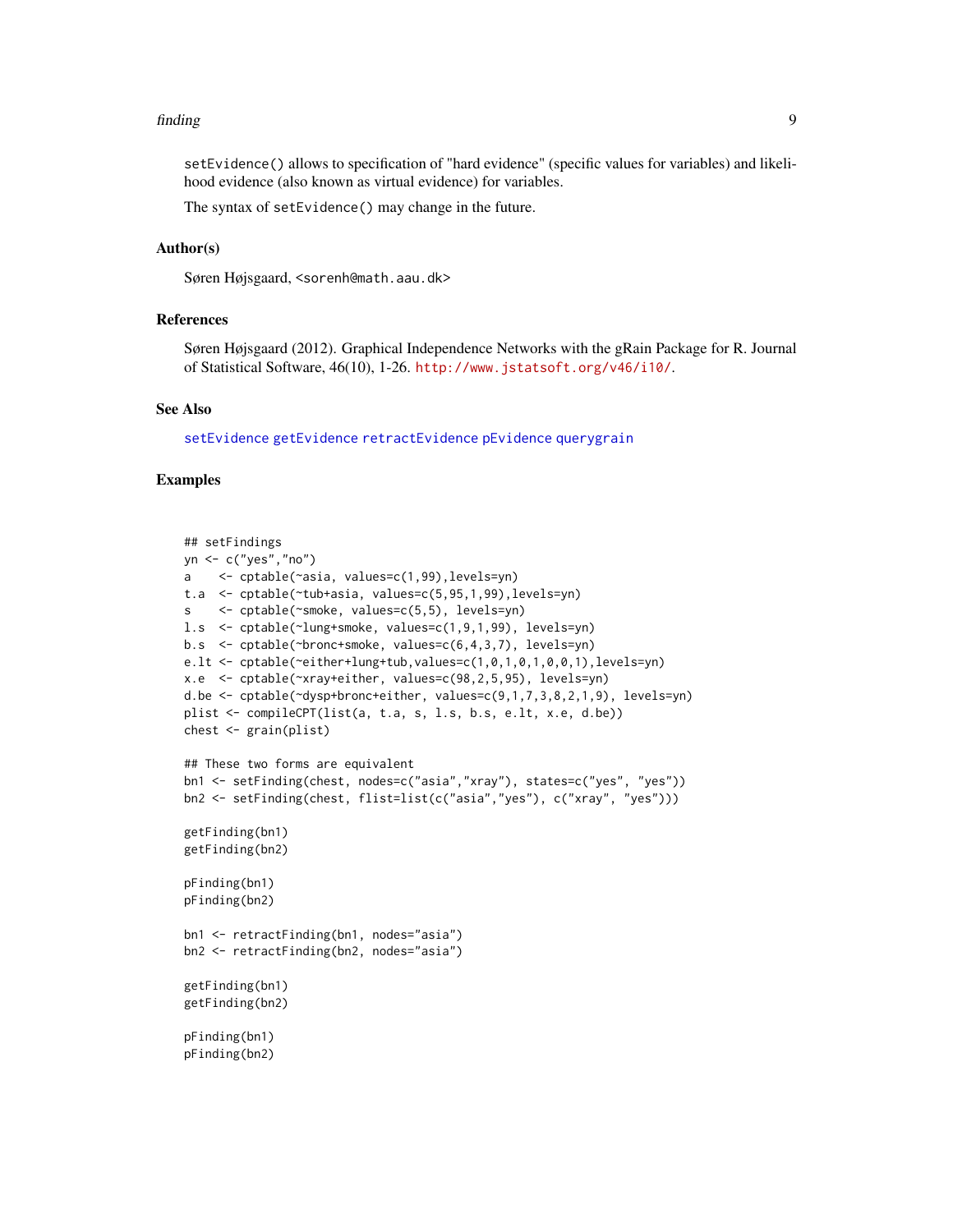# <span id="page-9-0"></span>grain-compile *Compile a graphical independence network (a Bayesian network)*

# <span id="page-9-1"></span>Description

Compiles a Bayesian network. This means creating a junction tree and establishing clique potentials.

#### Usage

```
## S3 method for class 'grain'
compile(object, propagate = FALSE, root = NULL,control = object$control, details = 0, ...)
## S3 method for class 'CPTgrain'
compile(object, propagate = FALSE, root = NULL,
 control = object$control, details = 0, ...)
## S3 method for class 'POTgrain'
```

```
compile(object, propagate = FALSE, root = NULL,
 control = object$control, details = 0, ...)
```
# Arguments

| object     | A grain object.                                                                                                       |
|------------|-----------------------------------------------------------------------------------------------------------------------|
| propagate  | If TRUE the network is also propagated meaning that the cliques of the junction<br>tree are calibrated to each other. |
| root       | A set of variables which must be in the root of the junction tree                                                     |
| control    | Controlling the compilation process.                                                                                  |
| details    | For debugging info. Do not use.                                                                                       |
| $\ddots$ . | Currently not used.                                                                                                   |

### Value

A compiled Bayesian network; an object of class grain.

# Author(s)

Søren Højsgaard, <sorenh@math.aau.dk>

# References

Søren Højsgaard (2012). Graphical Independence Networks with the gRain Package for R. Journal of Statistical Software, 46(10), 1-26. <http://www.jstatsoft.org/v46/i10/>.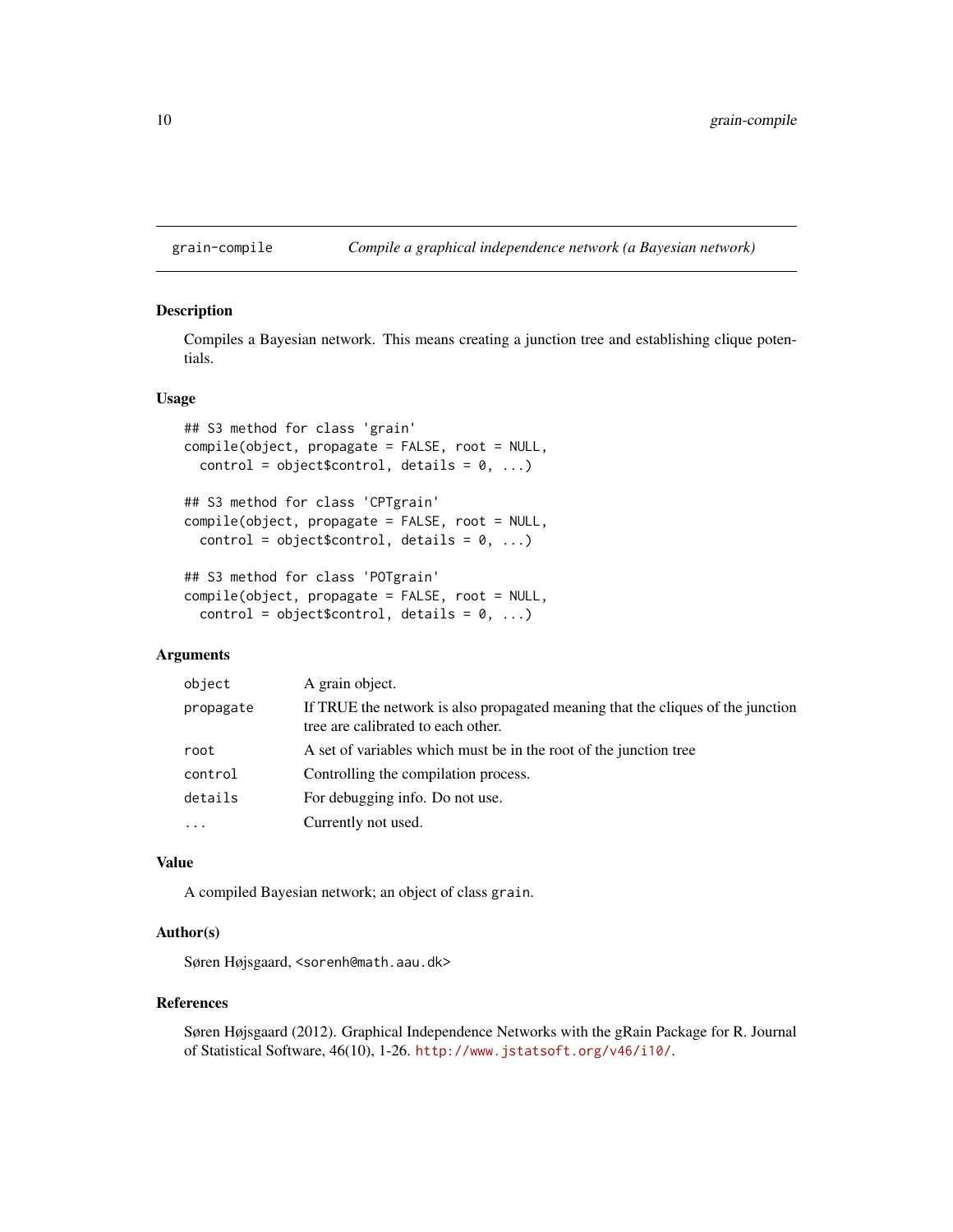#### <span id="page-10-0"></span>grain-evi 11

# See Also

[grain](#page-16-1), [propagate](#page-0-0), [triangulate](#page-0-0), [rip](#page-0-0), [junctionTree](#page-0-0)

grain-evi *Set evidence in grain objects*

# <span id="page-10-1"></span>Description

Setting and removing evidence in grain objects.

# Usage

```
setEvi(object, nodes = NULL, states = NULL, evidence = NULL,
 propagate = TRUE, details = 0)
setEvi_(object, evidence = NULL, propagate = TRUE, details = 0)
retractEvi(object, items = NULL, propagate = TRUE)
retractEvi_(object, items = NULL, propagate = TRUE)
absorbEvi(object, propagate = TRUE)
absorbEvi_(object, propagate = TRUE)
pEvidence(object)
getEvidence(object)
dropEvi(object) <- value
addEvi(object) <- value
evidence(object)
## S3 method for class 'grain'
evidence(object)
evidence(object) <- value
## S3 replacement method for class 'grain'
evidence(object) <- value
addEvi(object, nodes = NULL, states = NULL, evidence = NULL,
 propagate = TRUE, details = 0)
```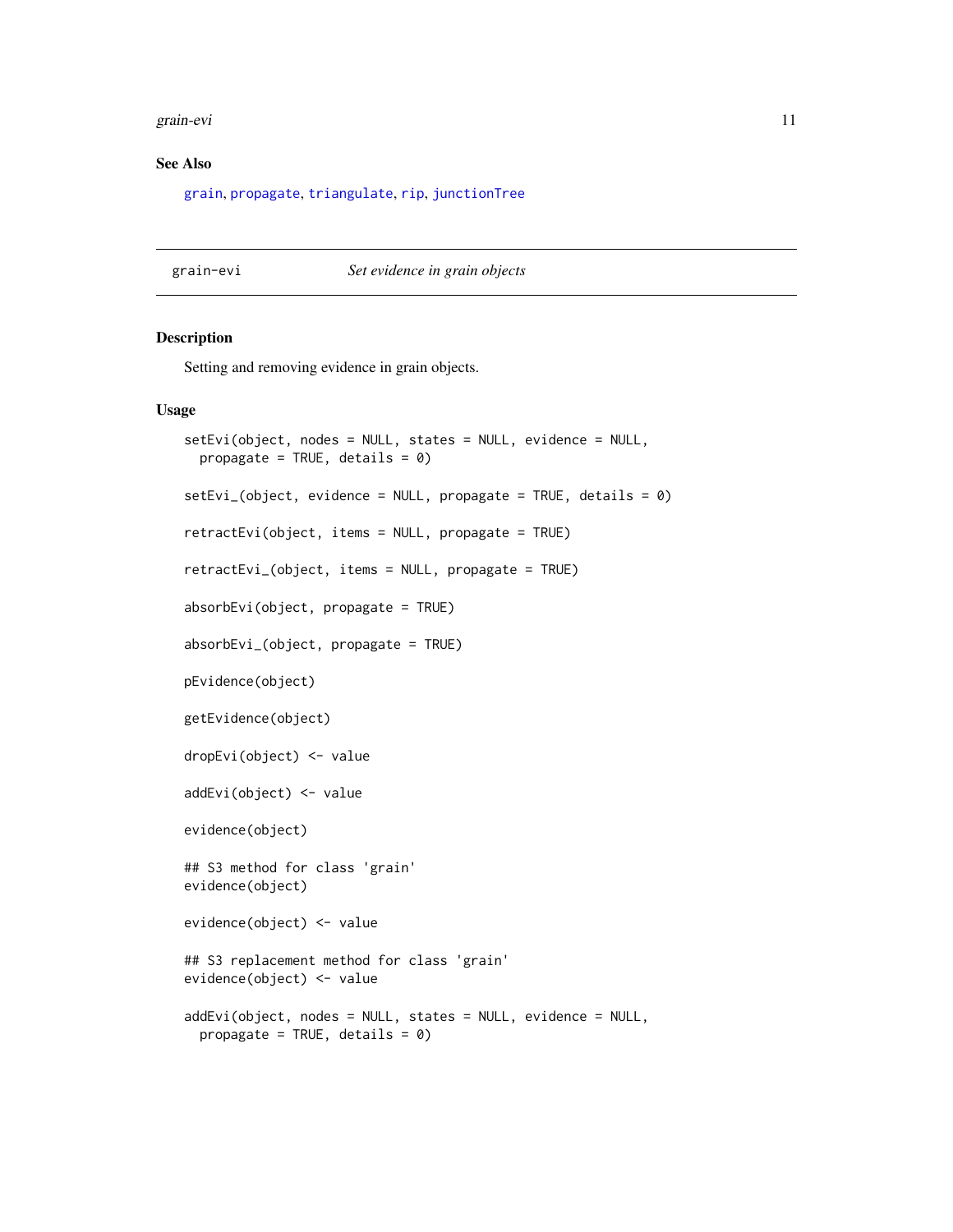#### <span id="page-11-0"></span>12 grain-evi

```
dropEvi(object, items = NULL, propagate = TRUE)
getEvi(object)
insertEvi(evi.list, pot, hostclique)
getHostClique(set.list, cliques)
```
# Arguments

| object     | A "grain" object                                                                                                                                                                                                                                                                                   |
|------------|----------------------------------------------------------------------------------------------------------------------------------------------------------------------------------------------------------------------------------------------------------------------------------------------------|
| nodes      | A vector of nodes; those nodes for which the (conditional) distribution is re-<br>quested.                                                                                                                                                                                                         |
| states     | A vector of states (of the nodes given by 'nodes')                                                                                                                                                                                                                                                 |
| evidence   | An alternative way of specifying findings (evidence), see examples below.                                                                                                                                                                                                                          |
| propagate  | Should the network be propagated?                                                                                                                                                                                                                                                                  |
| details    | Debugging information                                                                                                                                                                                                                                                                              |
| items      | Items in the evidence list to be removed. Here, NULL means remove everything.<br>If items is a character vector (of nodes) then evidence on these nodes is re-<br>moved. If items is a numeric vector then those items in the evidence list is<br>removed. Notice that 0 means nothing is removed. |
| value      | The evidence in the form of a named list or an evidence-object.                                                                                                                                                                                                                                    |
| evi.list   | A "grain_ev" object.                                                                                                                                                                                                                                                                               |
| pot        | A list of clique potentials (a potential is an array).                                                                                                                                                                                                                                             |
| hostclique | A numerical vector indicating in which element of 'pot' each eviendence item<br>in 'evi.list' should be inserted in.                                                                                                                                                                               |
| set.list   | A list of sets (a set is a character vector).                                                                                                                                                                                                                                                      |
| cliques    | A list of sets (a set is a character vector).                                                                                                                                                                                                                                                      |

# Author(s)

Søren Højsgaard, <sorenh@math.aau.dk>

# References

Søren Højsgaard (2012). Graphical Independence Networks with the gRain Package for R. Journal of Statistical Software, 46(10), 1-26. <http://www.jstatsoft.org/v46/i10/>.

# See Also

[setEvidence](#page-13-1) [getEvidence](#page-10-1) [retractEvidence](#page-13-1) [pEvidence](#page-10-1) [setFinding](#page-7-1) [getFinding](#page-7-1) [retractFinding](#page-7-1) [pFinding](#page-7-1)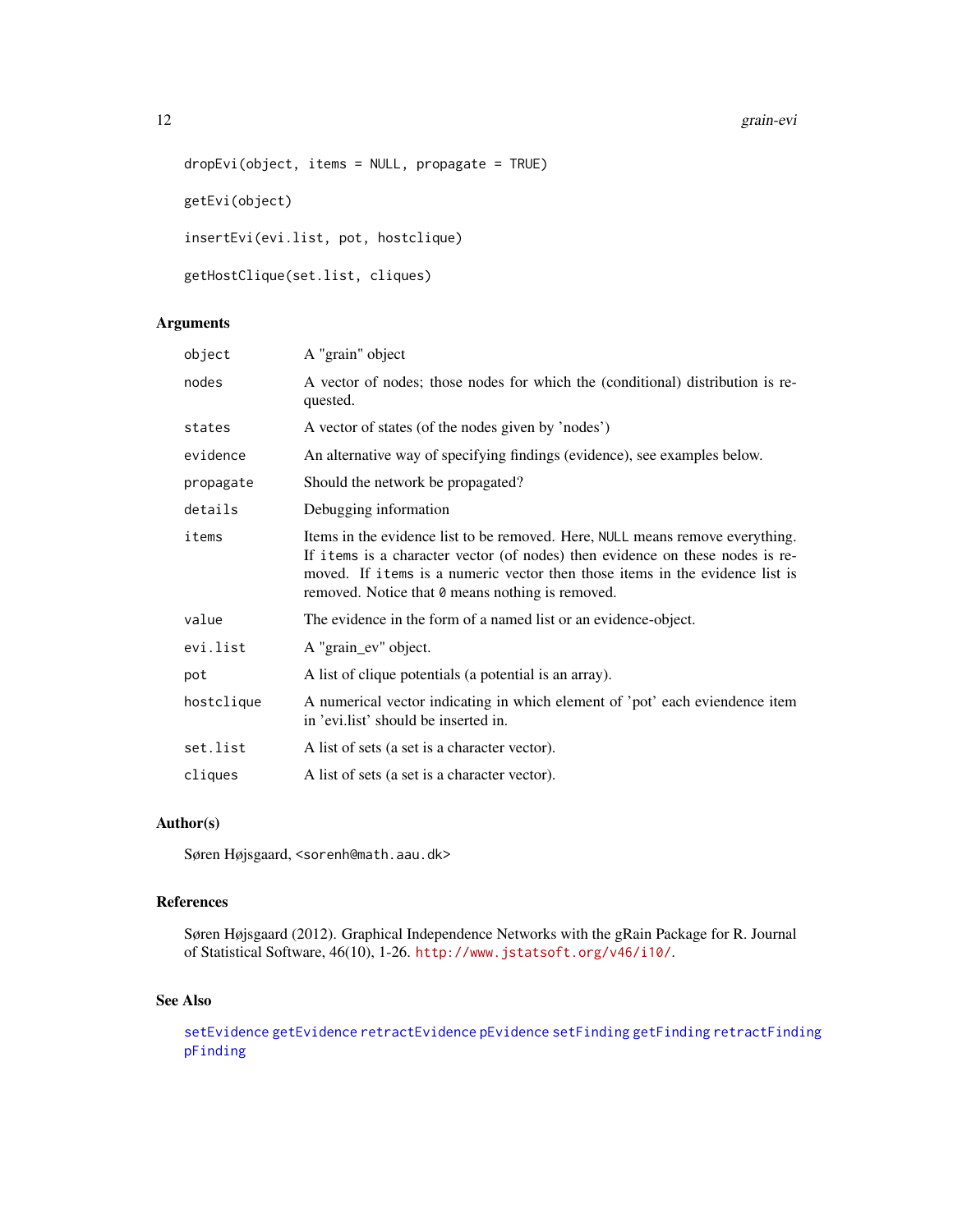#### grain-evi 13

```
## setFinding / setEvidence
yn <- c("yes","no")
a <- cptable(~asia, values=c(1,99),levels=yn)
t.a <- cptable(~tub+asia, values=c(5,95,1,99),levels=yn)
s <- cptable(~smoke, values=c(5,5), levels=yn)
l.s <- cptable(~lung+smoke, values=c(1,9,1,99), levels=yn)
b.s <- cptable(~bronc+smoke, values=c(6,4,3,7), levels=yn)
e.lt <- cptable(~either+lung+tub,values=c(1,0,1,0,1,0,0,1),levels=yn)
x.e <- cptable(~xray+either, values=c(98,2,5,95), levels=yn)
d.be <- cptable(~dysp+bronc+either, values=c(9,1,7,3,8,2,1,9), levels=yn)
plist <- compileCPT(list(a, t.a, s, l.s, b.s, e.lt, x.e, d.be))
bn <- grain(plist)
## 1) These forms are identical
e1 <- list(dysp="no", xray="no")
setEvi(bn, evidence=e1)
setEvi(bn, nodes=c("dysp","xray"), states=c("no", "no"))
setEvidence(bn, nodes=c("dysp","xray"), states=c("no", "no"))
# Notice: setFinding is old school but it was used in the
# "Graphical Models with R" book.
setFinding(bn, nodes=c("dysp","xray"), states=c("no", "no"))
## 2) Updating evidence
# Notice that only 'asia' is set because 'dysp' was set earlier
e2 <- list(dysp="yes", asia="yes")
bn1 <- setEvi(bn, evidence=e1)
bn1
bn2 <- setEvi(bn1, evidence=e2)
bn2
## 3) Shorter forms
bn2 < - bnevidence(bn2)
evidence(bn2) <- e1
evidence(bn2)
evidence(bn2) <- e2
evidence(bn2)
evidence(bn2) <- NULL
evidence(bn2)
## 4) Alternative forms:
setEvi(bn, evidence=list("asia"=c(1, 0), "xray"="yes"))
```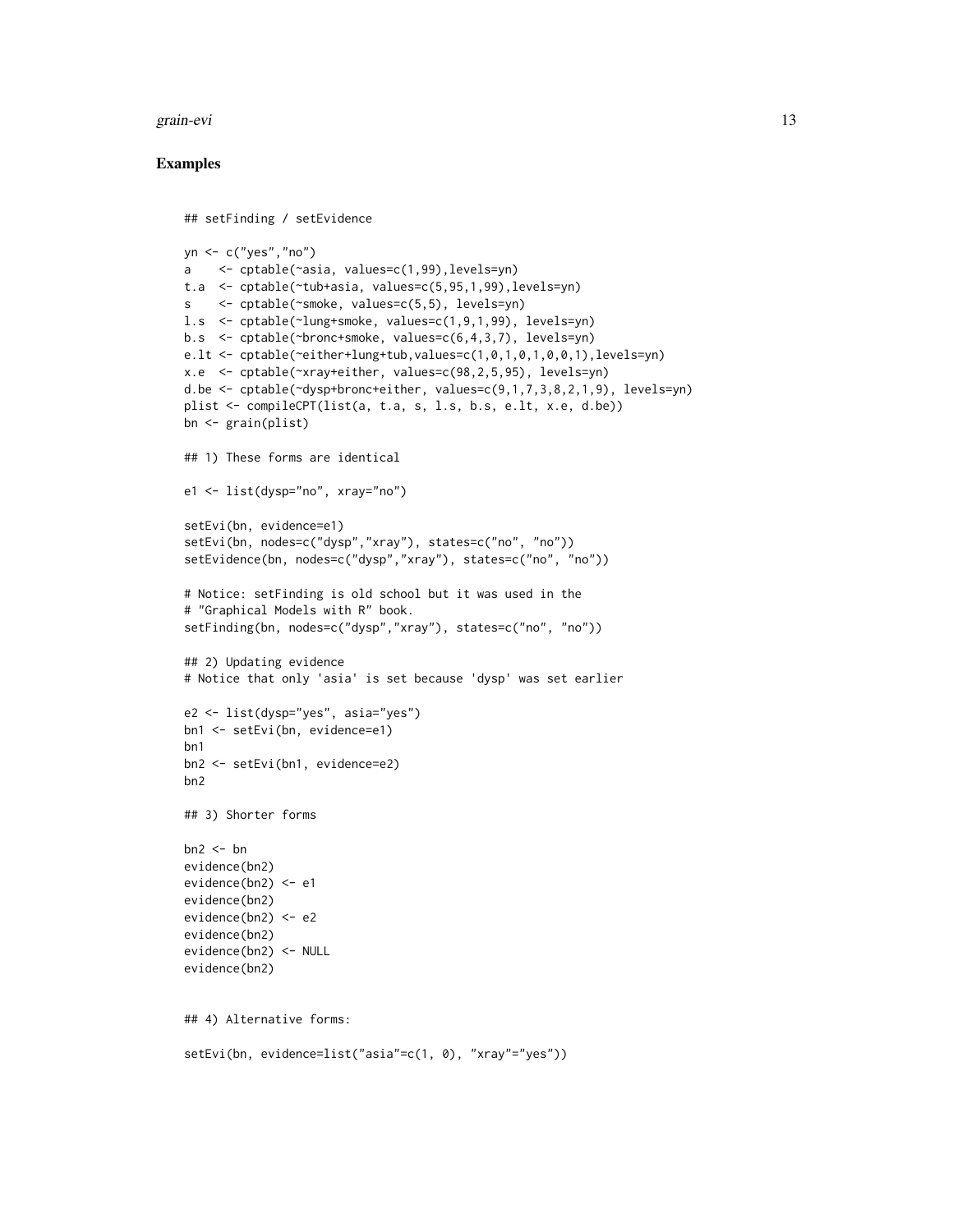```
## 5) Suppose we do not know with certainty whether a patient has
## recently been to Asia. We can then introduce a new variable
## "guess.asia" with "asia" as its only parent. Suppose
## p(guess.asia=yes|asia=yes)=.8 and p(guess.asia=yes|asia=no)=.1
## If the patient is e.g. unusually tanned we may set
## guess.asia=yes and propagate. This corresponds to modifying the
## model by the likelihood (0.8, 0.1) as
b =setEvi(bn, nodes=c("asia","xray"), states=list(c(0.8, 0.1), "yes"))as.data.frame( evidence( b ) )
```
grain-evidence *Set evidence.*

# <span id="page-13-1"></span>Description

Set, update and remove evidence..

#### Usage

```
setEvidence(object, nodes = NULL, states = NULL, evidence = NULL,
 nslist = NULL, propagate = TRUE, details = 0)
```
retractEvidence(object, nodes = NULL, propagate = TRUE)

absorbEvidence(object, propagate = TRUE)

#### Arguments

| object    | A "grain" object                                                                           |
|-----------|--------------------------------------------------------------------------------------------|
| nodes     | A vector of nodes; those nodes for which the (conditional) distribution is re-<br>quested. |
| states    | A vector of states (of the nodes given by 'nodes')                                         |
| evidence  | An alternative way of specifying findings (evidence), see examples below.                  |
| nslist    | deprecated                                                                                 |
| propagate | Should the network be propagated?                                                          |
| details   | Debugging information                                                                      |

# Value

A list of tables with potentials.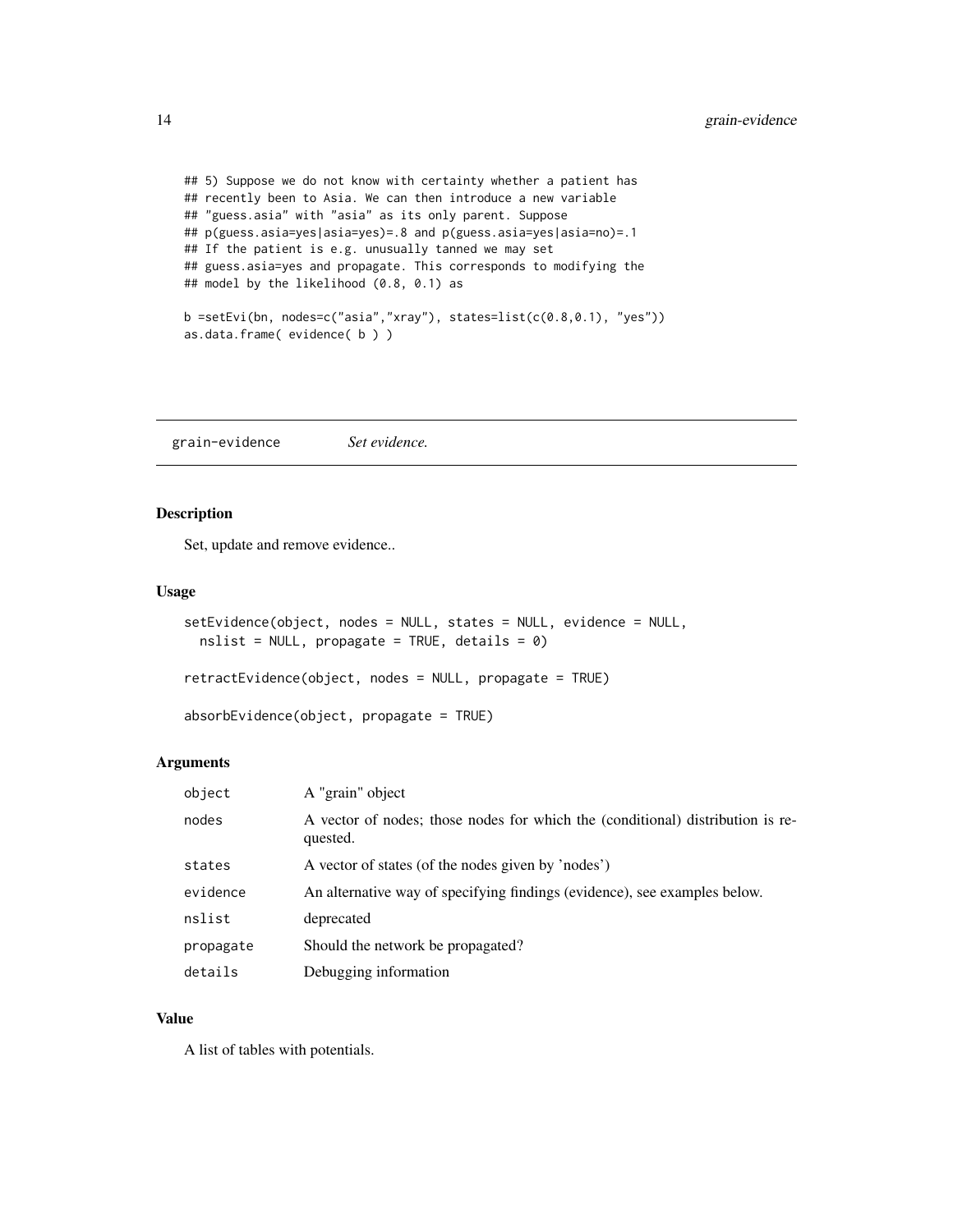#### <span id="page-14-0"></span>grain-evidence 15

#### Note

setEvidence() is an improvement of setFinding() (and as such setFinding is obsolete). Users are recommended to use setEvidence() in the future.

setEvidence() allows to specification of "hard evidence" (specific values for variables) and likelihood evidence (also known as virtual evidence) for variables.

The syntax of setEvidence() may change in the future.

#### Author(s)

Søren Højsgaard, <sorenh@math.aau.dk>

#### References

Søren Højsgaard (2012). Graphical Independence Networks with the gRain Package for R. Journal of Statistical Software, 46(10), 1-26. <http://www.jstatsoft.org/v46/i10/>.

# See Also

[setFinding](#page-7-1) [getFinding](#page-7-1) [retractFinding](#page-7-1) [pFinding](#page-7-1)

# Examples

```
testfile <- system.file("huginex", "chest_clinic.net", package = "gRain")
chest <- loadHuginNet(testfile, details=0)
qb <- querygrain(chest)
qb
lapply(qb, as.numeric) # Safe
sapply(qb, as.numeric) # Risky
## setFinding / setEvidence
yn <- c("yes","no")
a <- cptable(~asia, values=c(1,99),levels=yn)
t.a <- cptable(~tub+asia, values=c(5,95,1,99),levels=yn)
s <- cptable(~smoke, values=c(5,5), levels=yn)
l.s <- cptable(~lung+smoke, values=c(1,9,1,99), levels=yn)
b.s <- cptable(~bronc+smoke, values=c(6,4,3,7), levels=yn)
e.lt <- cptable(~either+lung+tub,values=c(1,0,1,0,1,0,0,1),levels=yn)
x.e <- cptable(~xray+either, values=c(98,2,5,95), levels=yn)
d.be <- cptable(~dysp+bronc+either, values=c(9,1,7,3,8,2,1,9), levels=yn)
plist <- compileCPT(list(a, t.a, s, l.s, b.s, e.lt, x.e, d.be))
chest <- grain(plist)
## 1) These two forms are identical
setEvidence(chest, c("asia","xray"), c("yes", "yes"))
setFinding(chest, c("asia","xray"), c("yes", "yes"))
```
## 2) Suppose we do not know with certainty whether a patient has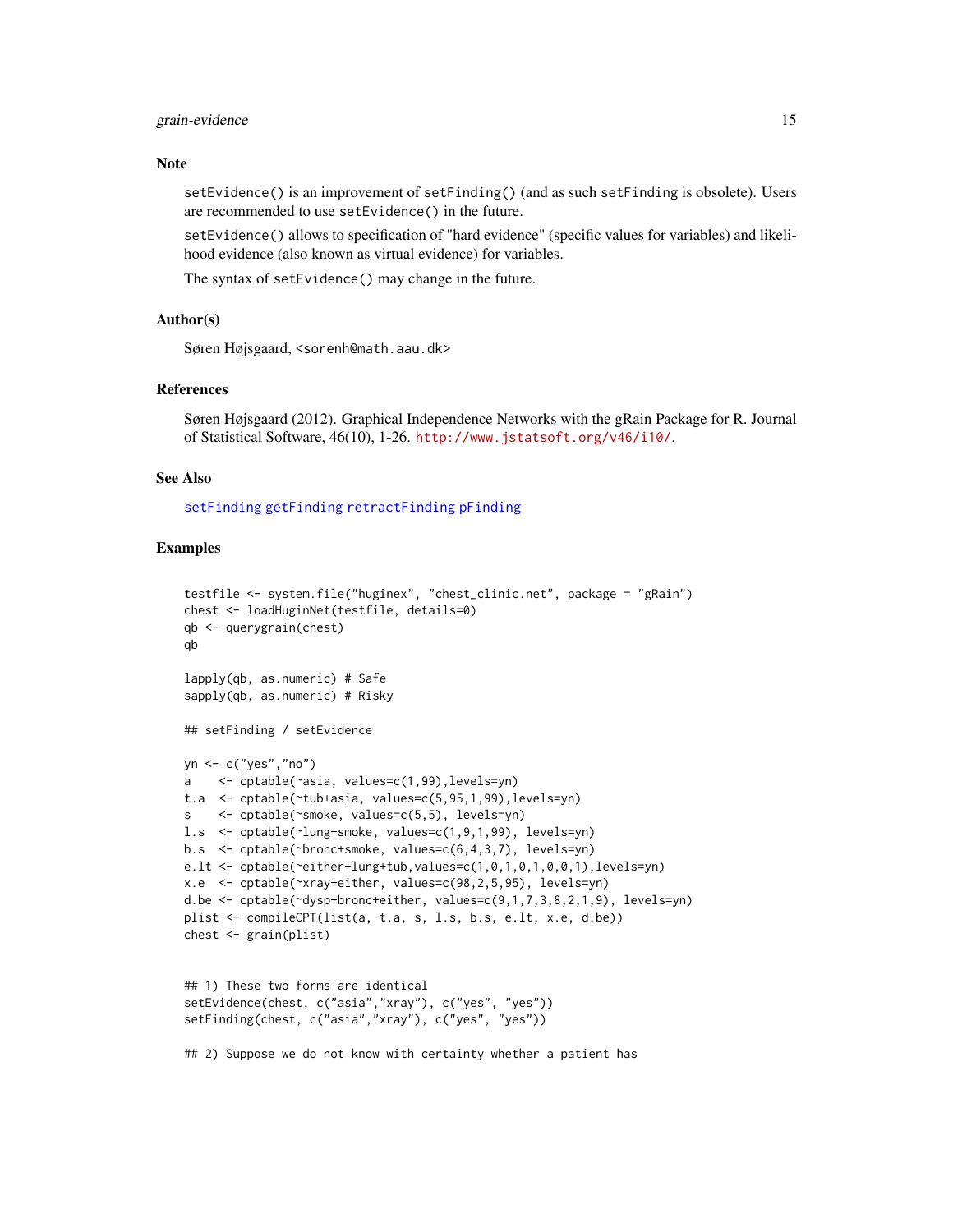```
## recently been to Asia. We can then introduce a new variable
## "guess.asia" with "asia" as its only parent. Suppose
## p(guess.asia=yes|asia=yes)=.8 and p(guess.asia=yes|asia=no)=.1
## If the patient is e.g. unusually tanned we may set
## guess.asia=yes and propagate. This corresponds to modifying the
## model by the likelihood (0.8, 0.1) as
setEvidence(chest, c("asia","xray"), list(c(0.8,0.1), "yes"))
## 3) Hence, the same result as in 1) can be obtained with
setEvidence(chest, c("asia","xray"), list(c(1, 0), "yes"))
## 4) An alternative specification using evidence is
setEvidence(chest, evidence=list("asia"=c(1, 0), "xray"="yes"))
```
grain-generics *gRain generics*

#### Description

nodeNames(x)

Generic functions etc for the gRain package

#### Usage

```
## S3 method for class 'grain'
nodeNames(x)
nodes\t = nodeNames(x)## S3 method for class 'grain'
nodes\t{rates}(x, nodes = nodeNames(x))
universe(object, ...)
## S3 method for class 'grain'
universe(object, ...)
## S3 method for class 'grainEvidence_'
varNames(x)
```
# Arguments

| x, object               | A relevant object.                        |
|-------------------------|-------------------------------------------|
| nodes                   | Some nodes of the object.                 |
| $\cdot$ $\cdot$ $\cdot$ | Additional arguments; currently not used. |

<span id="page-15-0"></span>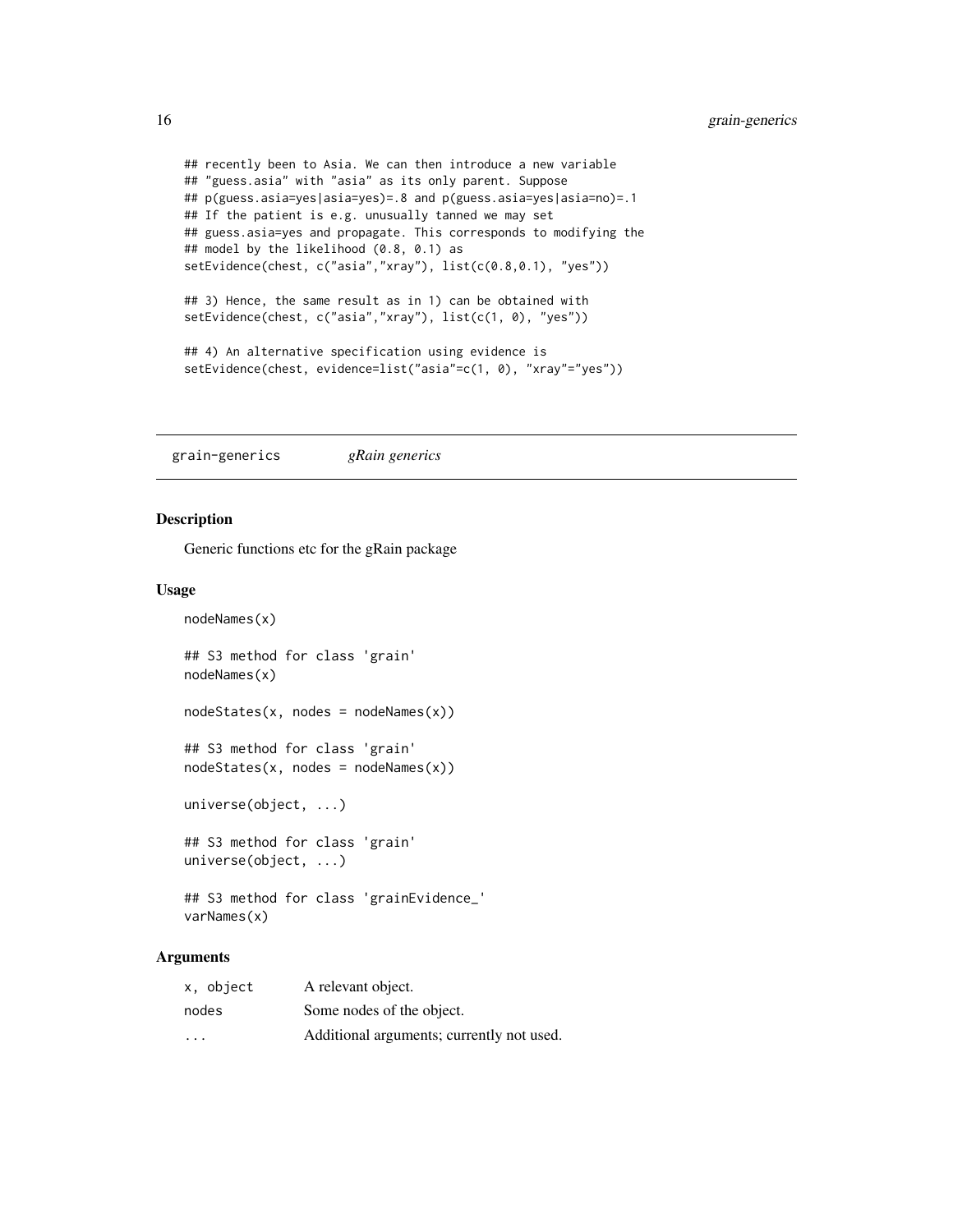<span id="page-16-0"></span>

#### <span id="page-16-1"></span>Description

The 'grain' builds a graphical independence network.

#### Usage

```
grain(x, data = NULL, control = list(), smooth = 0, details = 0, ...)
## S3 method for class 'CPTspec'
grain(x, data = NULL, control = list(), smooth = 0,details = 0, \ldots)
## S3 method for class 'POTspec'
grain(x, data = NULL, control = list(), smooth = 0,details = 0, \ldots)
## S3 method for class 'graphNEL'
grain(x, data = NULL, control = list(), smooth = 0,details = 0, \ldots)
## S3 method for class 'dModel'
grain(x, data = NULL, control = list(), smooth = 0,details = 0, ...)
is.grain(object)
```
#### Arguments

| $\mathsf{x}$ | An argument to build an independence network from. Typically a list of condi-<br>tional probability tables, a DAG or an undirected graph. In the two latter cases,<br>data must also be provided. |
|--------------|---------------------------------------------------------------------------------------------------------------------------------------------------------------------------------------------------|
| data         | An optional data set (currently must be an array/table)                                                                                                                                           |
| control      | A list defining controls, see 'details' below.                                                                                                                                                    |
| smooth       | A (usually small) number to add to the counts of a table if the grain is built from<br>a graph plus a dataset.                                                                                    |
| details      | Debugging information.                                                                                                                                                                            |
| $\cdots$     | Additional arguments, currently not used.                                                                                                                                                         |
| object       | Any R object.                                                                                                                                                                                     |

# Details

If 'smooth' is non-zero then entries of 'values' which a zero are replaced by the value of 'smooth' - BEFORE any normalization takes place.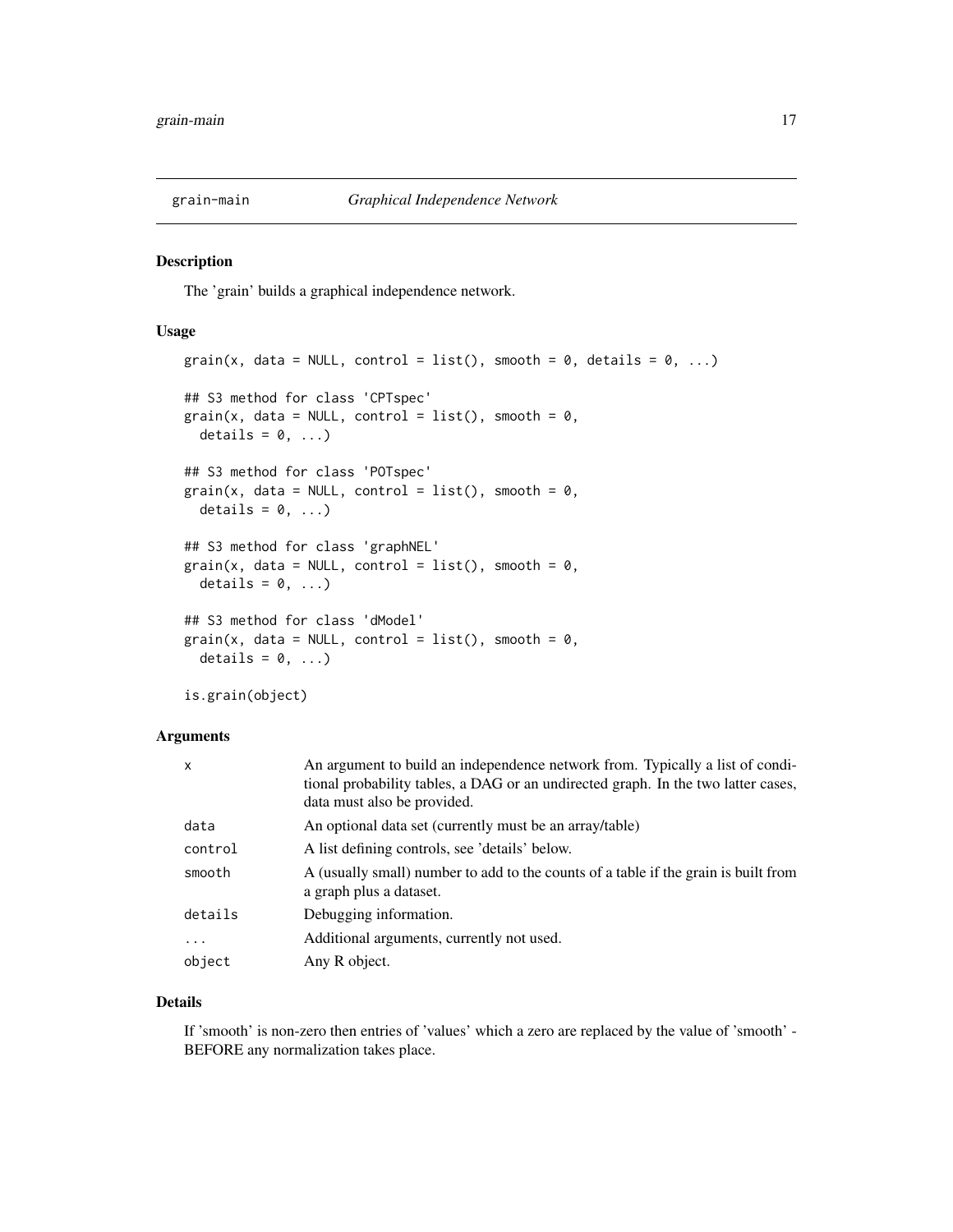#### <span id="page-17-0"></span>Value

An object of class "grain"

#### Author(s)

Søren Højsgaard, <sorenh@math.aau.dk>

#### References

S<f8>ren H<f8>jsgaard (2012). Graphical Independence Networks with the gRain Package for R. Journal of Statistical Software, 46(10), 1-26. <http://www.jstatsoft.org/v46/i10/>.

#### See Also

```
cptable, compile.grain, propagate.grain, setFinding, setEvidence, getFinding, pFinding,
retractFinding
```
#### Examples

```
## Asia (chest clinic) example:
yn <- c("yes","no")
a <- cptable(~asia, values=c(1,99), levels=yn)
t.a <- cptable(~tub+asia, values=c(5,95,1,99), levels=yn)
s <- cptable(~smoke, values=c(5,5), levels=yn)
l.s <- cptable(~lung+smoke, values=c(1,9,1,99), levels=yn)
b.s \le cptable(\simbronc+smoke, values=c(6,4,3,7), levels=yn)
e.lt <- cptable(~either+lung+tub, values=c(1,0,1,0,1,0,0,1), levels=yn)
x.e <- cptable(~xray+either, values=c(98,2,5,95), levels=yn)
d.be <- cptable(~dysp+bronc+either, values=c(9,1,7,3,8,2,1,9), levels=yn)
plist <- compileCPT(list(a, t.a, s, l.s, b.s, e.lt, x.e, d.be))
bn <- grain(plist)
bn
summary(bn)
plot(bn)
bnc <- compile(bn, propagate=TRUE)
## If we want to query the joint distribution of the disease nodes,
## computations can be speeded up by forcing these nodes to be in
## the same clique of the junction tree:
bnc2 <- compile(bn, root=c("lung", "bronc", "tub"), propagate=TRUE)
system.time({
 for (i in 1:200)
   querygrain(bnc, nodes=c("lung","bronc", "tub"), type="joint")})
system.time({
 for (i in 1:200)
   querygrain(bnc2, nodes=c("lung","bronc", "tub"), type="joint")})
```
## Simple example - one clique only in triangulated graph: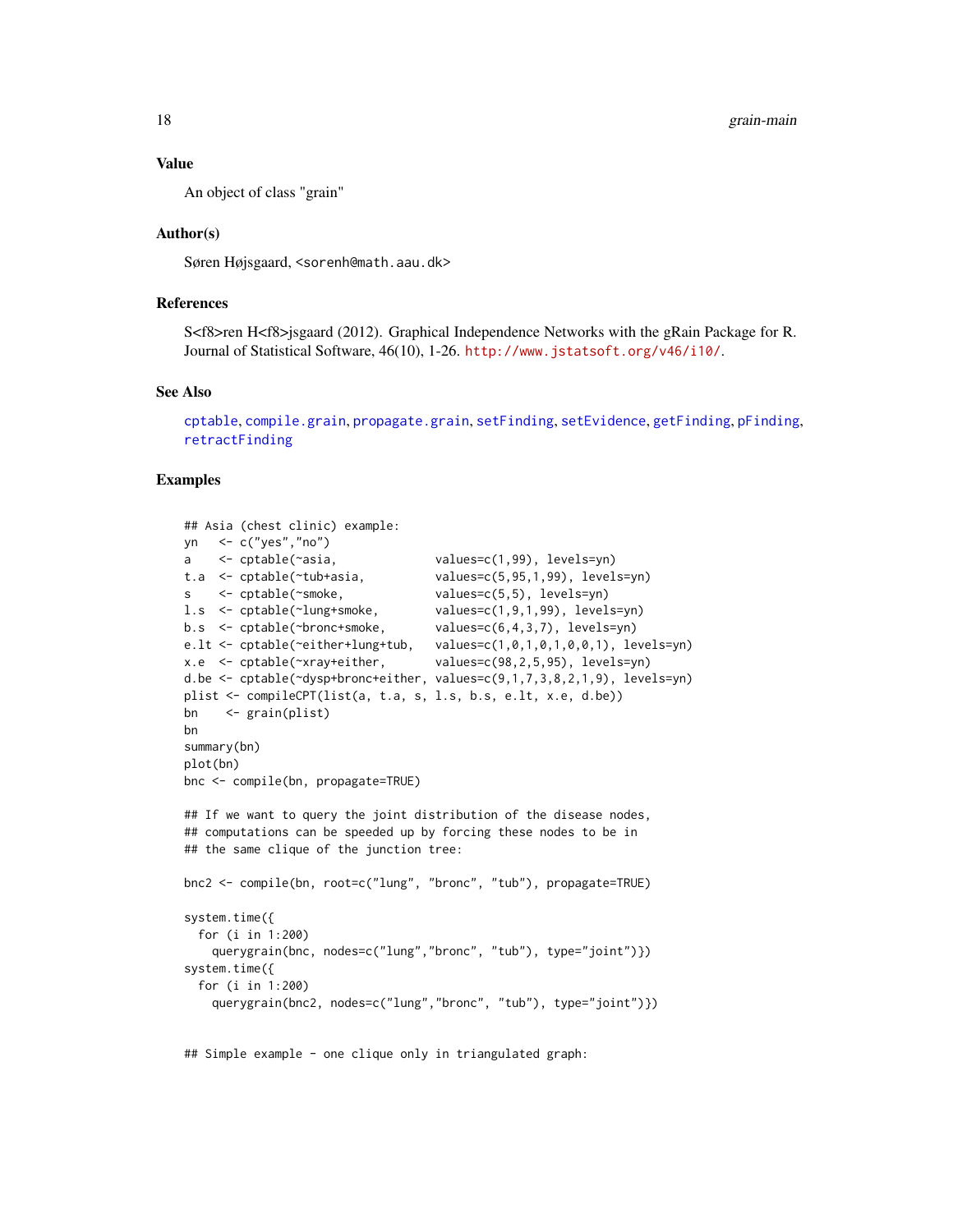# <span id="page-18-0"></span>grain-predict 19

```
plist.s <- compileCPT( list(a, t.a) )
bn.s <- grain( plist.s )
querygrain( bn.s )
## Simple example - disconnected network:
plist.d <- compileCPT( list(a, t.a, s) )
bn.d <- grain( plist.d )
querygrain( bn.d )
## Create network from data and graph specification.
## There are different ways:
data(HairEyeColor)
hec <- HairEyeColor
daG <- dag( ~Hair + Eye:Hair + Sex:Hair )
class( daG )
uG <- ug( ~Eye:Hair + Sex:Hair )
class( uG )
## Create directly from dag:
b1 <- grain( daG, hec )
class( b1 )
## Build model from undirected (decomposable) graph
b3 <- grain( uG, hec )
class( b3 )
```
grain-predict *Make predictions from a probabilistic network*

#### Description

Makes predictions (either as the most likely state or as the conditional distributions) of variables conditional on finding (evidence) on other variables in an independence network.

#### Usage

```
## S3 method for class 'grain'
predict(object, response, predictors = setdiff(names(newdata),
  response), newdata, type = "class", ...)
```
# Arguments

| object     | A grain object                                                                                                    |
|------------|-------------------------------------------------------------------------------------------------------------------|
| response   | A vector of response variables to make predictions on                                                             |
| predictors | A vector of predictor variables to make predictions from. Defaults to all vari-<br>ables that are note responses. |
| newdata    | A data frame                                                                                                      |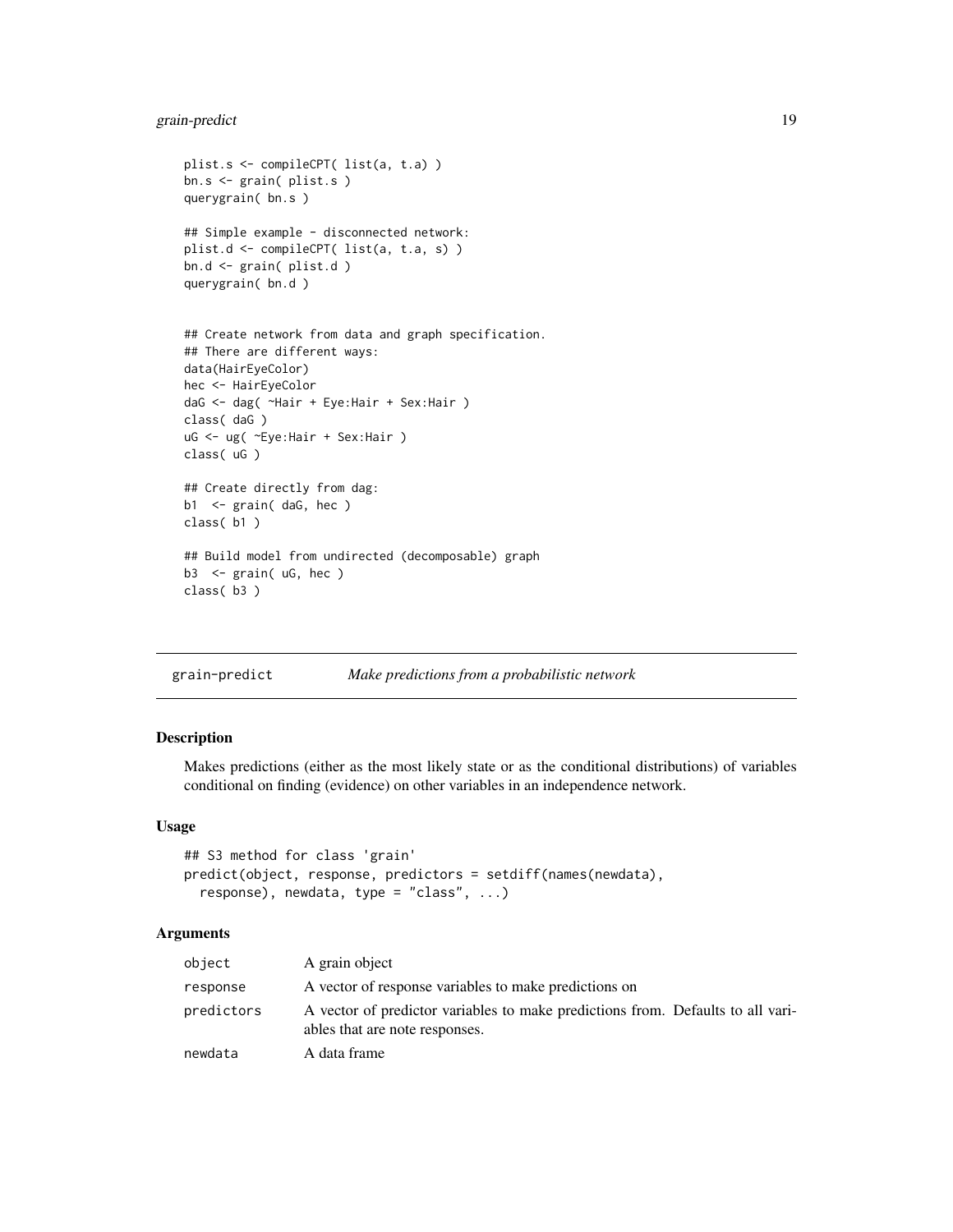<span id="page-19-0"></span>

| tvpe                    | If "class", the most probable class is returned; if "distribution" the conditional<br>distrubtion is returned. |
|-------------------------|----------------------------------------------------------------------------------------------------------------|
| $\cdot$ $\cdot$ $\cdot$ | Not used                                                                                                       |

# Value

A list with components

| pred     | A list with the predictions                                                                 |
|----------|---------------------------------------------------------------------------------------------|
| pFinding | A vector with the probability of the finding (evidence) on which the prediction<br>is based |

# Author(s)

Søren Højsgaard, <sorenh@math.aau.dk>

# References

Søren Højsgaard (2012). Graphical Independence Networks with the gRain Package for R. Journal of Statistical Software, 46(10), 1-26. <http://www.jstatsoft.org/v46/i10/>.

#### See Also

[grain](#page-16-1)

grain-propagate *Propagate a graphical independence network (a Bayesian network)*

### <span id="page-19-1"></span>Description

Propagation refers to calibrating the cliques of the junction tree so that the clique potentials are consistent on their intersections

# Usage

```
## S3 method for class 'grain'
propagate(object, details = object$details, ...)
propagate__(object, details = object$details, ...)
propagateLS(cqpotList, rip, initialize = TRUE, details = 0)
```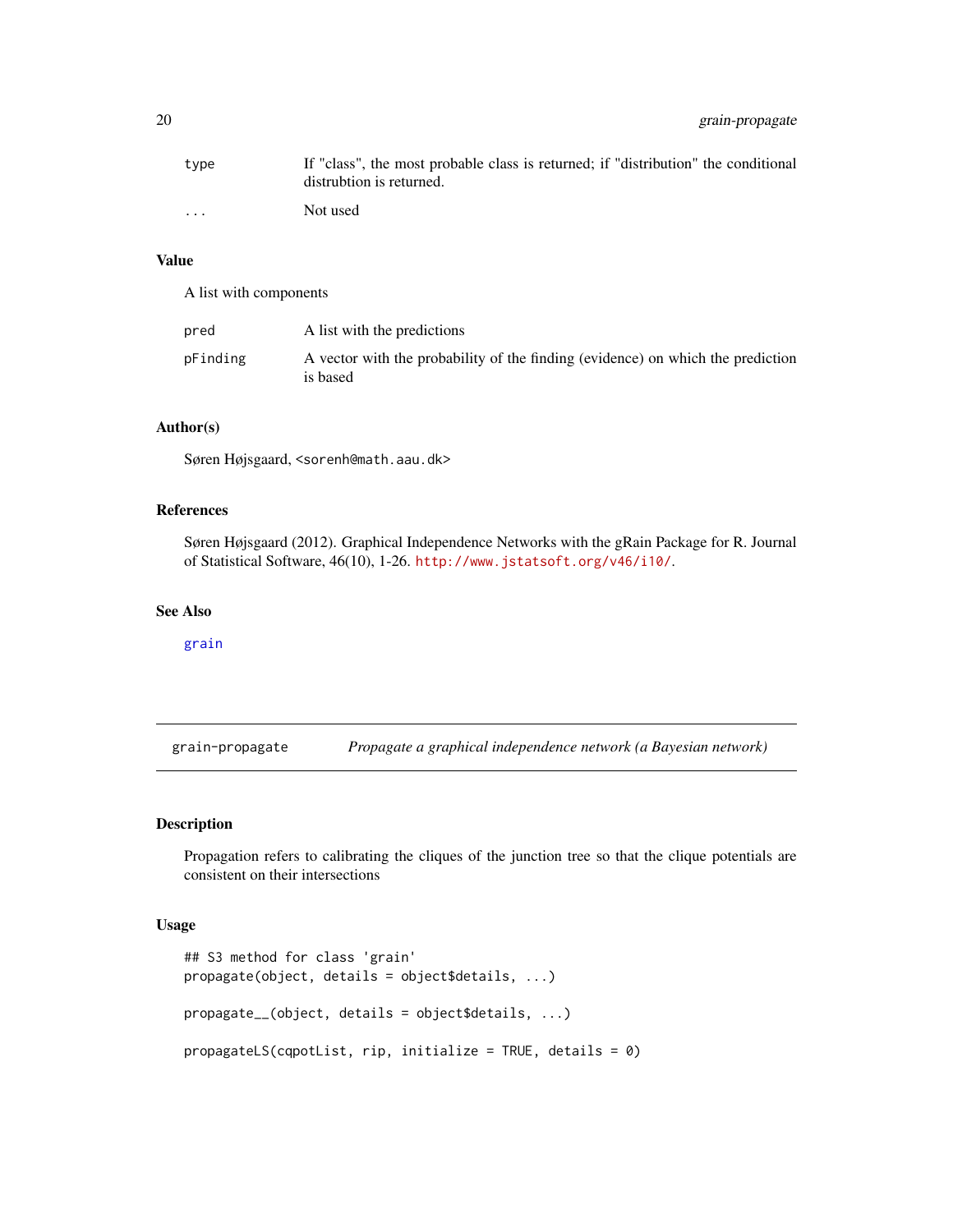# <span id="page-20-0"></span>grain-propagate 21

# Arguments

| object     | A grain object        |
|------------|-----------------------|
| details    | For debugging info    |
| .          | Currently not used    |
| capotList  | Clique potential list |
| rip        | A rip ordering        |
| initialize | Always true           |

# Details

The propagate method invokes propagateLS which is a pure R implementation of the Lauritzen-Spiegelhalter algorithm.

The function propagate\_\_ invokes propagateLS\_\_ which is a c++ implementation of the Lauritzen-Spiegelhalter algorithm.

The c++ based version is several times faster than the purely R based version, and after some additional testing the c++ based version will become the default.

# Value

A compiled and propagated grain object.

### Author(s)

Søren Højsgaard, <sorenh@math.aau.dk>

# References

Søren Højsgaard (2012). Graphical Independence Networks with the gRain Package for R. Journal of Statistical Software, 46(10), 1-26. <http://www.jstatsoft.org/v46/i10/>.

### See Also

[grain](#page-16-1), [compile](#page-0-0)

|  | yn $\leq$ c("yes","no")                                             |                                                                                      |
|--|---------------------------------------------------------------------|--------------------------------------------------------------------------------------|
|  | a $\leq$ cptable( $\sim$ asia,                                      | $values=c(1,99)$ , levels=yn)                                                        |
|  | $t.a \leq ctable(\text{tub+asia})$                                  | $values=c(5, 95, 1, 99)$ , levels=yn)                                                |
|  | $s \le$ - cptable( $\sim$ smoke,                                    | $values=c(5,5)$ , levels=yn)                                                         |
|  | 1.s <- cptable(~lung+smoke,                                         | $values=c(1,9,1,99)$ , levels=yn)                                                    |
|  | $b.s <$ - cptable(~bronc+smoke,                                     | $values=c(6,4,3,7)$ , levels=yn)                                                     |
|  | $e.lt \leq$ cptable( $\sim$ either+lung+tub,                        | $values=c(1,0,1,0,1,0,0,1)$ , levels=yn)                                             |
|  | $x.e$ $\le$ cptable( $\sim$ xray+either,                            | $values=c(98, 2, 5, 95)$ , levels=yn)                                                |
|  |                                                                     | d.be $\leq$ cptable( $\leq$ dysp+bronc+either, values=c(9,1,7,3,8,2,1,9), levels=yn) |
|  | plist $\leq$ compileCPT(list(a, t.a, s, l.s, b.s, e.lt, x.e, d.be)) |                                                                                      |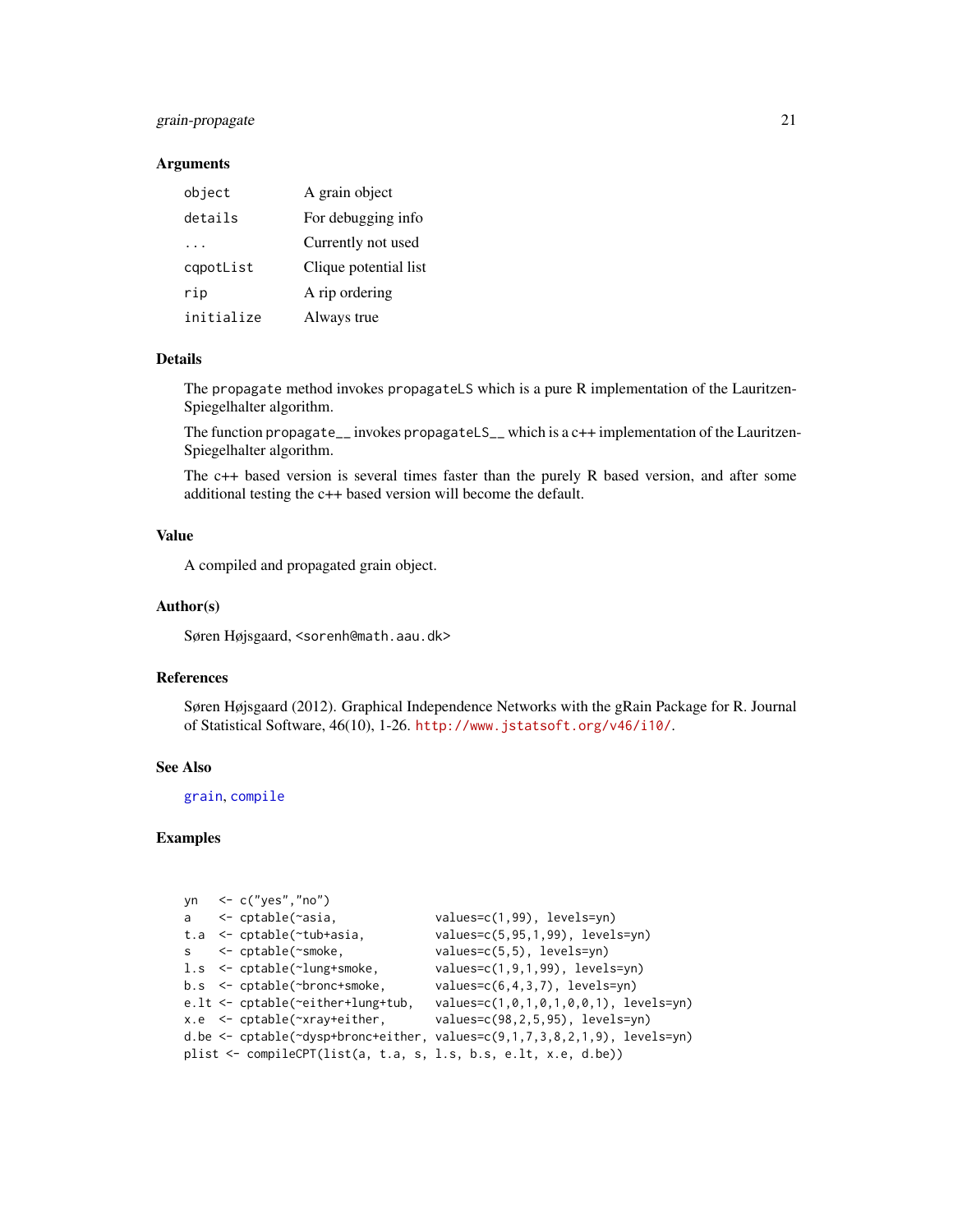```
pn <- grain(plist)
pnc <- compile(pn, propagate=FALSE)
if (require(microbenchmark))
   microbenchmark(
       propagate(pnc),
       propagate__(pnc) )
```
grain-simulate *Simulate from an independence network*

# Description

Simulate data from an independence network.

# Usage

```
## S3 method for class 'grain'
simulate(object, nsim = 1, seed = NULL, ...)
```
# Arguments

| object | An inpendence network                                          |
|--------|----------------------------------------------------------------|
| nsim   | Number of cases to simulate                                    |
| seed   | An optional integer controlling the random number generatation |
|        | Not used                                                       |

# Value

A data frame

# Author(s)

Søren Højsgaard, <sorenh@math.aau.dk>

# References

Søren Højsgaard (2012). Graphical Independence Networks with the gRain Package for R. Journal of Statistical Software, 46(10), 1-26. <http://www.jstatsoft.org/v46/i10/>.

<span id="page-21-0"></span>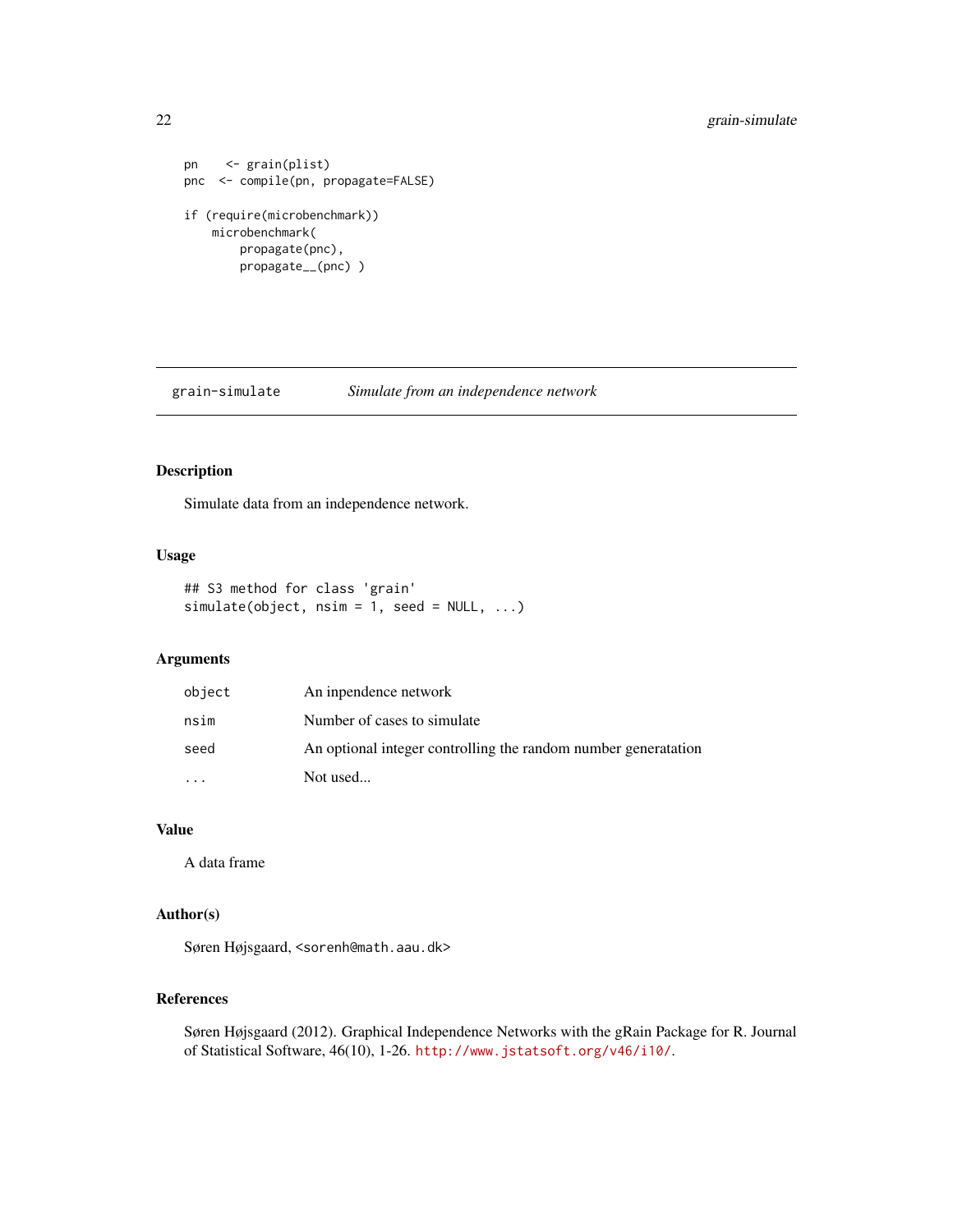# <span id="page-22-0"></span>load-save-hugin 23

# Examples

```
## Not run:
tf <- system.file("huginex", "chest_clinic.net", package = "gRain")
chest <- loadHuginNet(tf, details=1)
simulate(chest,n=10)
chest2 <- setFinding(chest, c("VisitToAsia", "Dyspnoea"),
c("yes","yes"))
simulate(chest2, n=10)
## End(Not run)
```
load-save-hugin *Load and save Hugin net files*

#### Description

These functions can load a net file saved in the 'Hugin format' into R and save a network in R as a file in the 'Hugin format'.

# Usage

```
loadHuginNet(file, description = rev(unlist(strsplit(file, "/")))[1],
 details = 0)
```
saveHuginNet(gin, file, details = 0)

## Arguments

| file        | Name of HUGIN net file. Convenient to give the file the extension '.net' |
|-------------|--------------------------------------------------------------------------|
| description | A text describing the network, defaults to file                          |
| details     | Debugging information                                                    |
| gin         | An independence network                                                  |

# Value

An object (a list) of class "huginNet".

# Author(s)

S<f8>ren H<f8>jsgaard, <sorenh@math.aau.dk>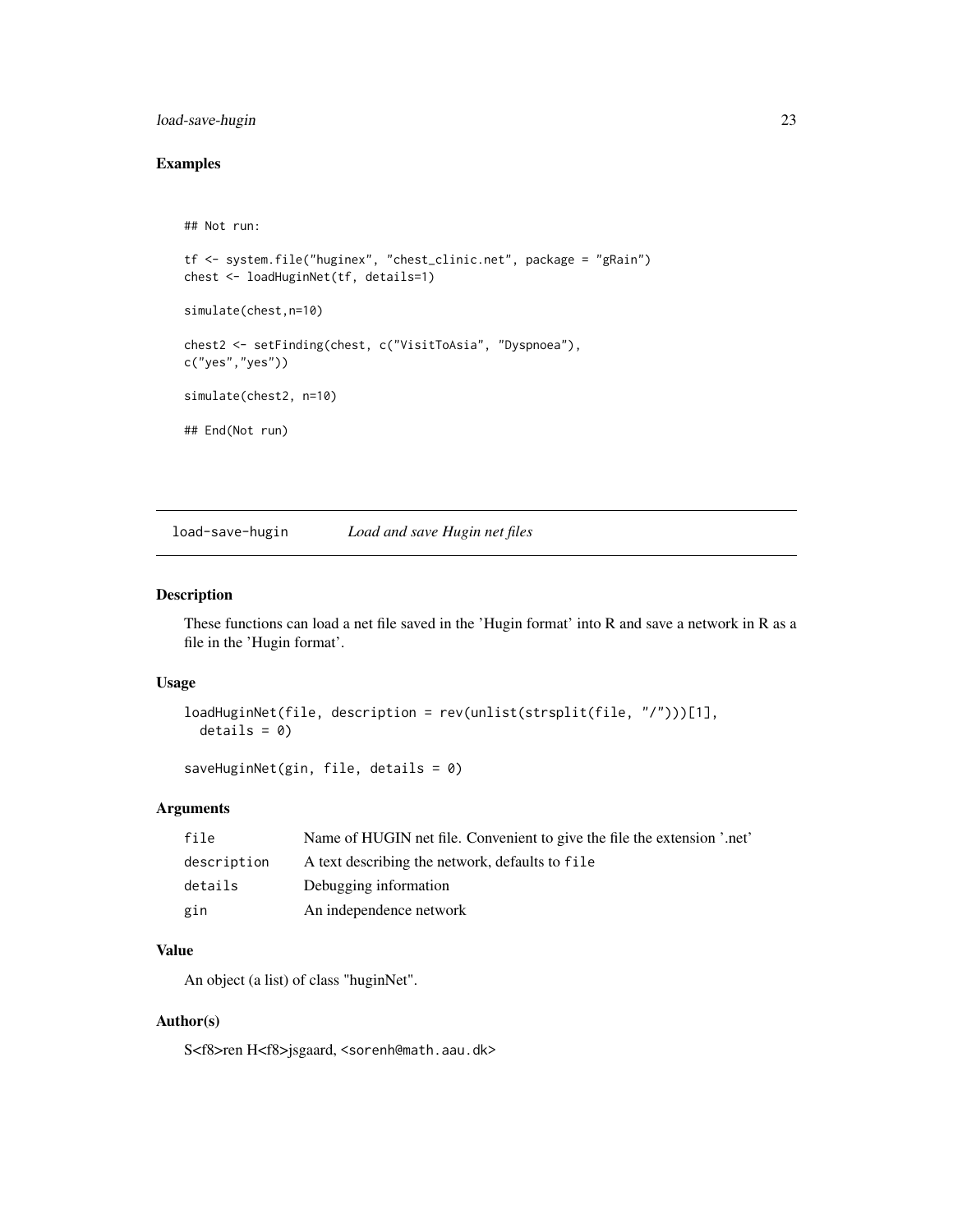#### <span id="page-23-0"></span>References

S<f8>ren H<f8>jsgaard (2012). Graphical Independence Networks with the gRain Package for R. Journal of Statistical Software, 46(10), 1-26. <http://www.jstatsoft.org/v46/i10/>.

#### See Also

[grain](#page-16-1)

# Examples

```
## Load HUGIN net file
tf <- system.file("huginex", "chest_clinic.net", package = "gRain")
chest <- loadHuginNet(tf, details=1)
chest
## Save a copy
td <- tempdir()
saveHuginNet(chest, paste(td,"/chest.net",sep=''))
## Load the copy
chest2 <- loadHuginNet(paste(td,"/chest.net",sep=''))
tf <- system.file("huginex", "golf.net", package = "gRain")
golf <- loadHuginNet(tf, details=1)
saveHuginNet(golf, paste(td,"/golf.net",sep=''))
golf2 <- loadHuginNet(paste(td,"/golf.net",sep=''))
```
logical *Conditional probability tables based on logical dependencies*

#### <span id="page-23-1"></span>Description

Generate conditional probability tables based on the logical expressions AND and OR.

#### Usage

```
booltab(vpa, levels = c(TRUE, FALSE), op = \&)
andtab(vpa, levels = c(TRUE, FALSE))
ortab(vpa, levels = c(TRUE, FALSE))
andtable(vpa, levels = c(TRUE, FALSE))
ortable(vpa, levels = c(TRUE, FALSE))
```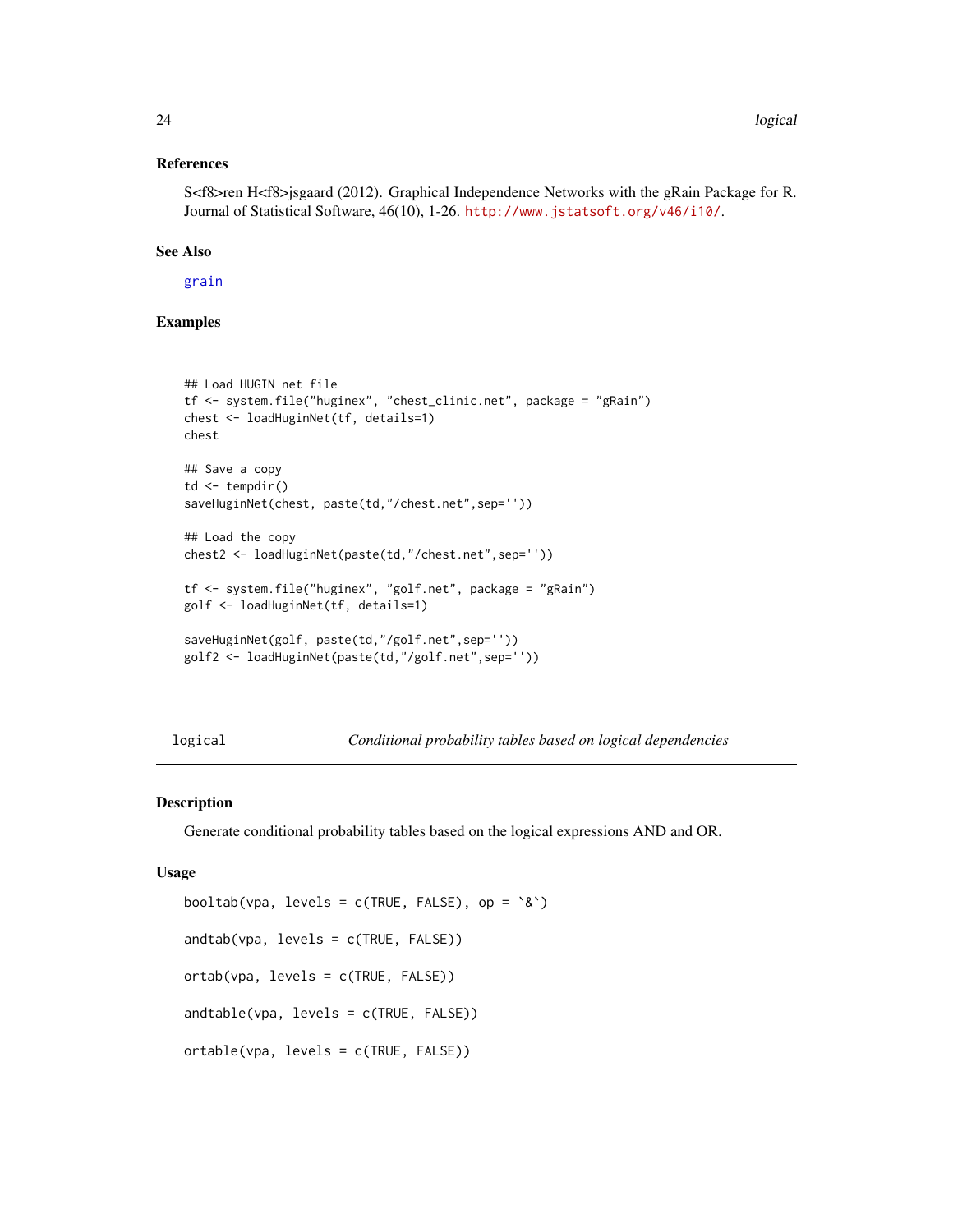#### <span id="page-24-0"></span>logical and the contract of the contract of the contract of the contract of the contract of the contract of the contract of the contract of the contract of the contract of the contract of the contract of the contract of th

#### Arguments

| vpa    | Node and two parents; as a formula or a character vector. |
|--------|-----------------------------------------------------------|
| levels | The levels (or rather labels) of v, see 'examples' below. |
| op     | A logical operator.                                       |

# Details

Regarding the form of the argument vpa: To specify  $P(a|b, c)$  one may write ~a|b+c or ~a+b+c or ~a|b:c or ~a:b:c or c("a","b","c"). Internally, the last form is used. Notice that the + and : operator are used as separators only. The order of the variables is important so + does not commute.

#### Value

An array.

#### Note

andtable and ortable are aliases for andtab and ortab and are kept for backward compatibility.

#### Author(s)

Søren Højsgaard, <sorenh@math.aau.dk>

#### References

Søren Højsgaard (2012). Graphical Independence Networks with the gRain Package for R. Journal of Statistical Software, 46(10), 1-26. <http://www.jstatsoft.org/v46/i10/>.

#### See Also

### [cptable](#page-2-1)

# Examples

```
## Logical OR:
```

```
## A variable v is TRUE if either of its parents pa1 and pa2 are TRUE:
ortab( c("v", "pa1", "pa2") ) %>% ftable(row.vars="v")
## TRUE and FALSE can be recoded to e.g. yes and no:
ortab( c("v", "pa1", "pa2"), levels=c("yes", "no") ) %>% ftable(row.vars="v")
```

```
## Logical AND:
```

```
## Same story here:
andtab( c("v", "pa1", "pa2") ) %>% ftable(row.vars="v")
andtab( c("v", "pa1", "pa2"), levels=c("yes", "no") ) %>% ftable(row.vars="v")
```
## Combined approach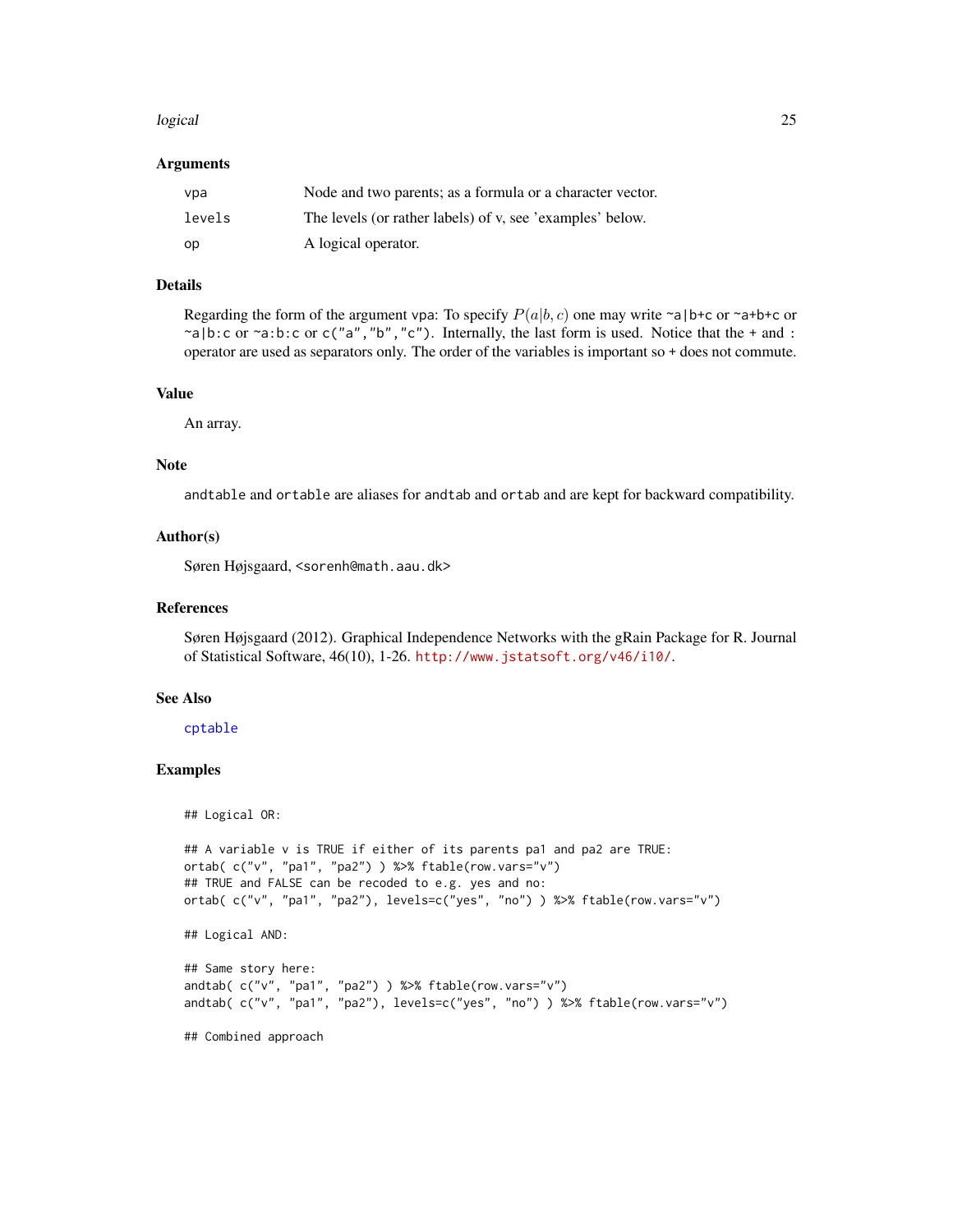```
booltab(c("v", "pa1", "pa2"), op=`&`) %>% ftable(row.vars="v") ## AND
booltab(c("v", "pa1", "pa2"), op=`|`) %>% ftable(row.vars="v") ## OR
booltab(~v+pa1+pa2, op=`&`) %>% ftable(row.vars="v") ## AND
booltab(~v+pa1+pa2, op=`|`) %>% ftable(row.vars="v") ## OR
```
#### mendel *Mendelian segregation*

### Description

Generate conditional probability table for mendelian segregation.

### Usage

```
mendel(allele, names = c("child", "father", "mother"))
```
## Arguments

| allele | A character vector.            |
|--------|--------------------------------|
| names  | Names of columns in dataframe. |

#### Examples

```
## Inheritance of the alleles "y" and "g"
men \le mendel( c("y", "g"), names = c("ch", "fa", "mo") )
men
```
<span id="page-25-1"></span>querygrain *Query a network*

#### **Description**

Query an independence network, i.e. obtain the conditional distribution of a set of variables possibly (and typically) given finding (evidence) on other variables.

#### Usage

```
querygrain(object, nodes = nodeNames(object), type = "marginal",
 evidence = NULL, exclude = TRUE, normalize = TRUE, result = "array",
 details = 0)## S3 method for class 'grain'
querygrain(object, nodes = nodeNames(object),
 type = "marginal", evidence = NULL, exclude = TRUE, normalize = TRUE,
  result = "array", details = 0)
```
<span id="page-25-0"></span>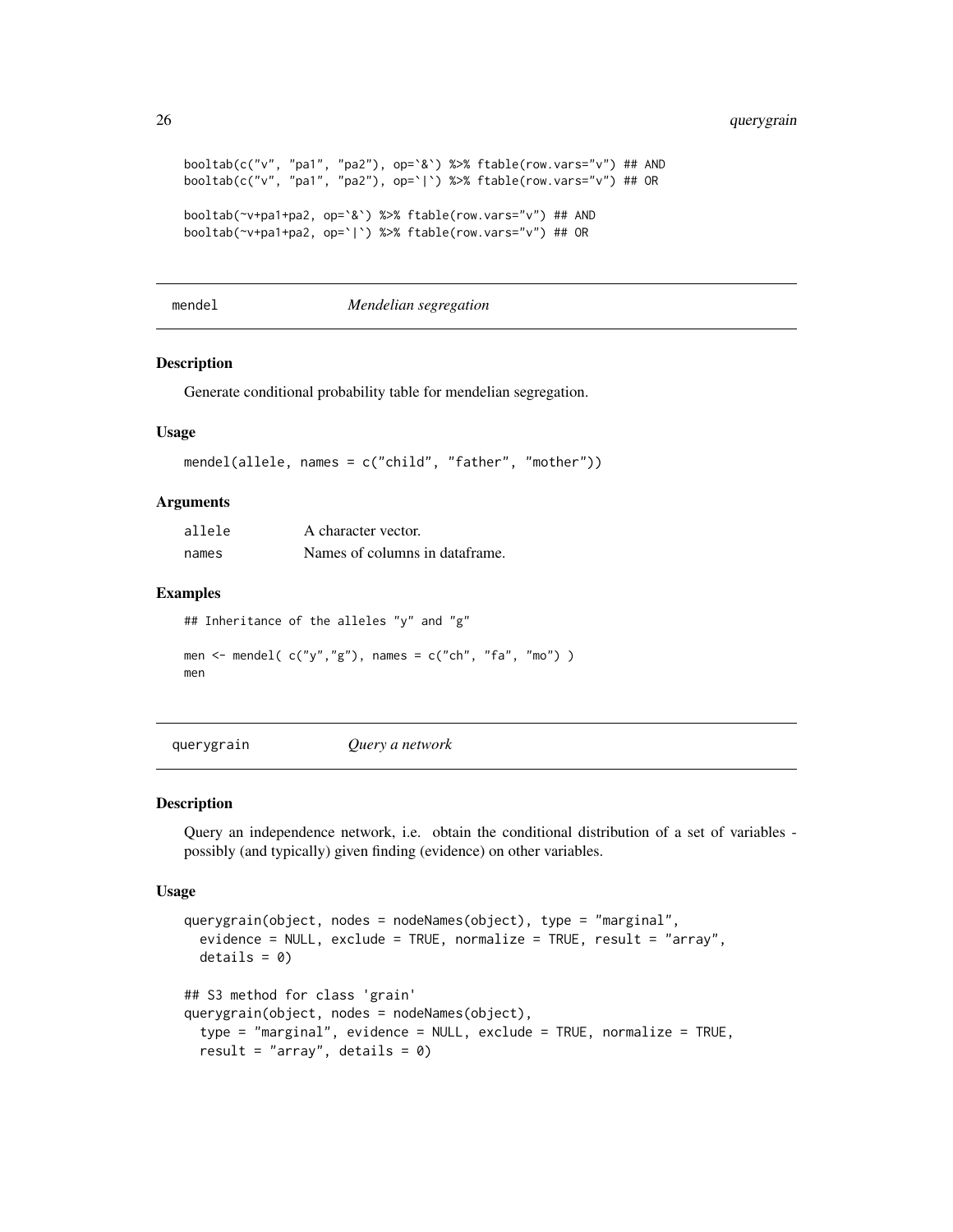# <span id="page-26-0"></span>querygrain 27

# Arguments

| object    | A "grain" object                                                                                                                                                                                                                                                                        |
|-----------|-----------------------------------------------------------------------------------------------------------------------------------------------------------------------------------------------------------------------------------------------------------------------------------------|
| nodes     | A vector of nodes; those nodes for which the (conditional) distribution is re-<br>quested.                                                                                                                                                                                              |
| type      | Valid choices are "marginal" which gives the marginal distribution for each<br>node in nodes; "joint" which gives the joint distribution for nodes and "conditional"<br>which gives the conditional distribution for the first variable in nodes given the<br>other variables in nodes. |
| evidence  | An alternative way of specifying findings (evidence), see examples below.                                                                                                                                                                                                               |
| exclude   | If TRUE then nodes on which evidence is given will be excluded from nodes (see<br>above).                                                                                                                                                                                               |
| normalize | Should the results be normalized to sum to one.                                                                                                                                                                                                                                         |
| result    | If "data.frame" the result is returned as a data frame (or possibly as a list of<br>dataframes).                                                                                                                                                                                        |
| details   | Debugging information                                                                                                                                                                                                                                                                   |

#### Value

A list of tables with potentials.

#### Note

setEvidence() is an improvement of setFinding() (and as such setFinding is obsolete). Users are recommended to use setEvidence() in the future.

setEvidence() allows to specification of "hard evidence" (specific values for variables) and likelihood evidence (also known as virtual evidence) for variables.

The syntax of setEvidence() may change in the future.

### Author(s)

Søren Højsgaard, <sorenh@math.aau.dk>

# References

Søren Højsgaard (2012). Graphical Independence Networks with the gRain Package for R. Journal of Statistical Software, 46(10), 1-26. <http://www.jstatsoft.org/v46/i10/>.

# See Also

[setEvidence](#page-13-1), [getEvidence](#page-10-1), [retractEvidence](#page-13-1), [pEvidence](#page-10-1)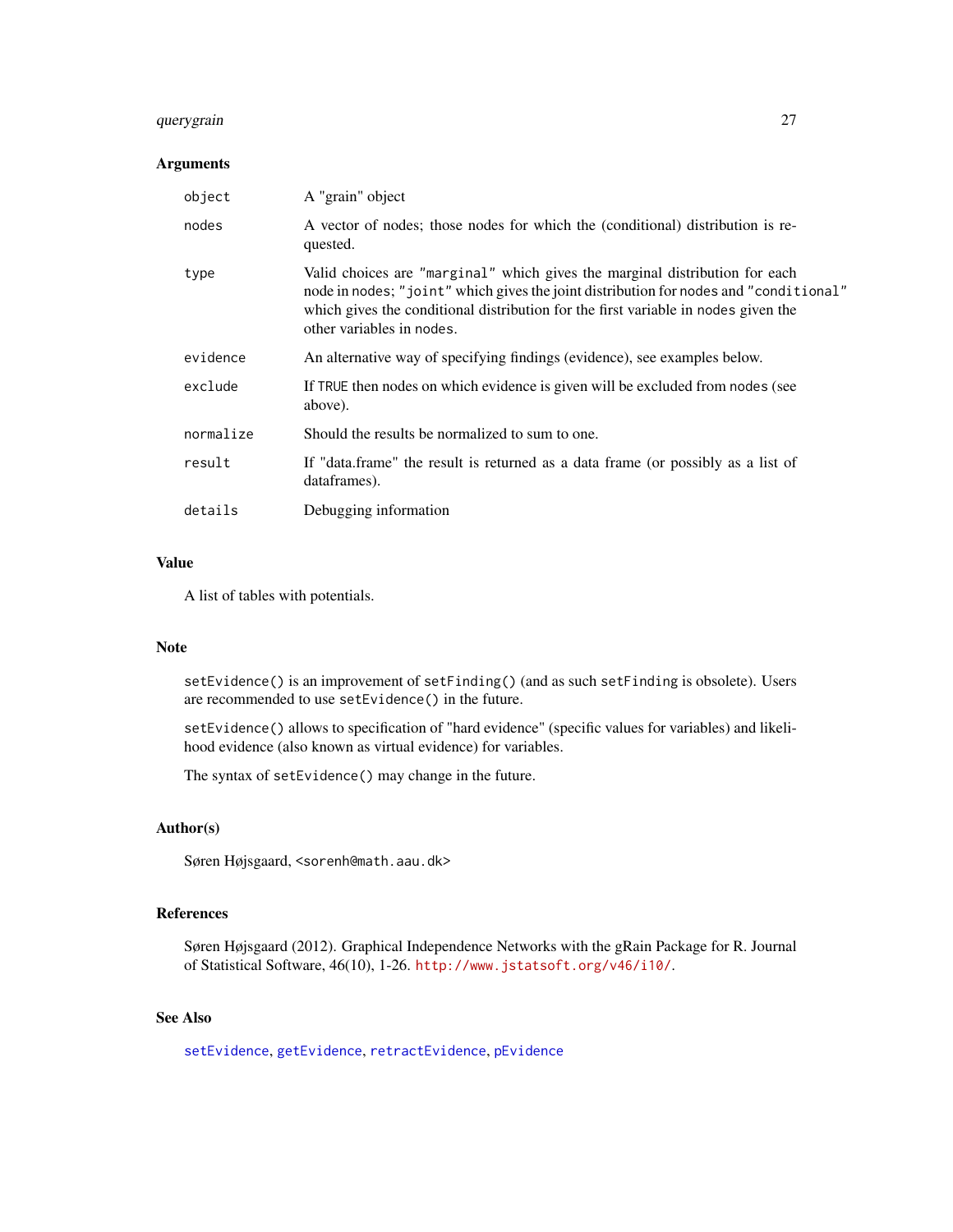#### Examples

```
testfile <- system.file("huginex", "chest_clinic.net", package = "gRain")
chest <- loadHuginNet(testfile, details=0)
qb <- querygrain(chest)
qb
lapply(qb, as.numeric) # Safe
sapply(qb, as.numeric) # Risky
## setFinding / setEvidence
yn <- c("yes","no")
a <- cptable(~asia, values=c(1,99),levels=yn)
t.a <- cptable(~tub+asia, values=c(5,95,1,99),levels=yn)
s <- cptable(~smoke, values=c(5,5), levels=yn)
l.s <- cptable(~lung+smoke, values=c(1,9,1,99), levels=yn)
b.s <- cptable(~bronc+smoke, values=c(6,4,3,7), levels=yn)
e.lt <- cptable(~either+lung+tub,values=c(1,0,1,0,1,0,0,1),levels=yn)
x.e <- cptable(~xray+either, values=c(98,2,5,95), levels=yn)
d.be <- cptable(~dysp+bronc+either, values=c(9,1,7,3,8,2,1,9), levels=yn)
plist <- compileCPT(list(a, t.a, s, l.s, b.s, e.lt, x.e, d.be))
chest <- grain(plist)
## 1) These two forms are identical
setEvidence(chest, c("asia","xray"), c("yes", "yes"))
setFinding(chest, c("asia","xray"), c("yes", "yes"))
## 2) Suppose we do not know with certainty whether a patient has
## recently been to Asia. We can then introduce a new variable
## "guess.asia" with "asia" as its only parent. Suppose
## p(guess.asia=yes|asia=yes)=.8 and p(guess.asia=yes|asia=no)=.1
## If the patient is e.g. unusually tanned we may set
## guess.asia=yes and propagate. This corresponds to modifying the
## model by the likelihood (0.8, 0.1) as
setEvidence(chest, c("asia","xray"), list(c(0.8,0.1), "yes"))
## 3) Hence, the same result as in 1) can be obtained with
setEvidence(chest, c("asia","xray"), list(c(1, 0), "yes"))
## 4) An alternative specification using evidence is
setEvidence(chest, evidence=list("asia"=c(1, 0), "xray"="yes"))
```
repeatPattern *Create repeated patterns in Bayesian networks*

#### Description

Repeated patterns is a useful model specification short cut for Bayesian networks

<span id="page-27-0"></span>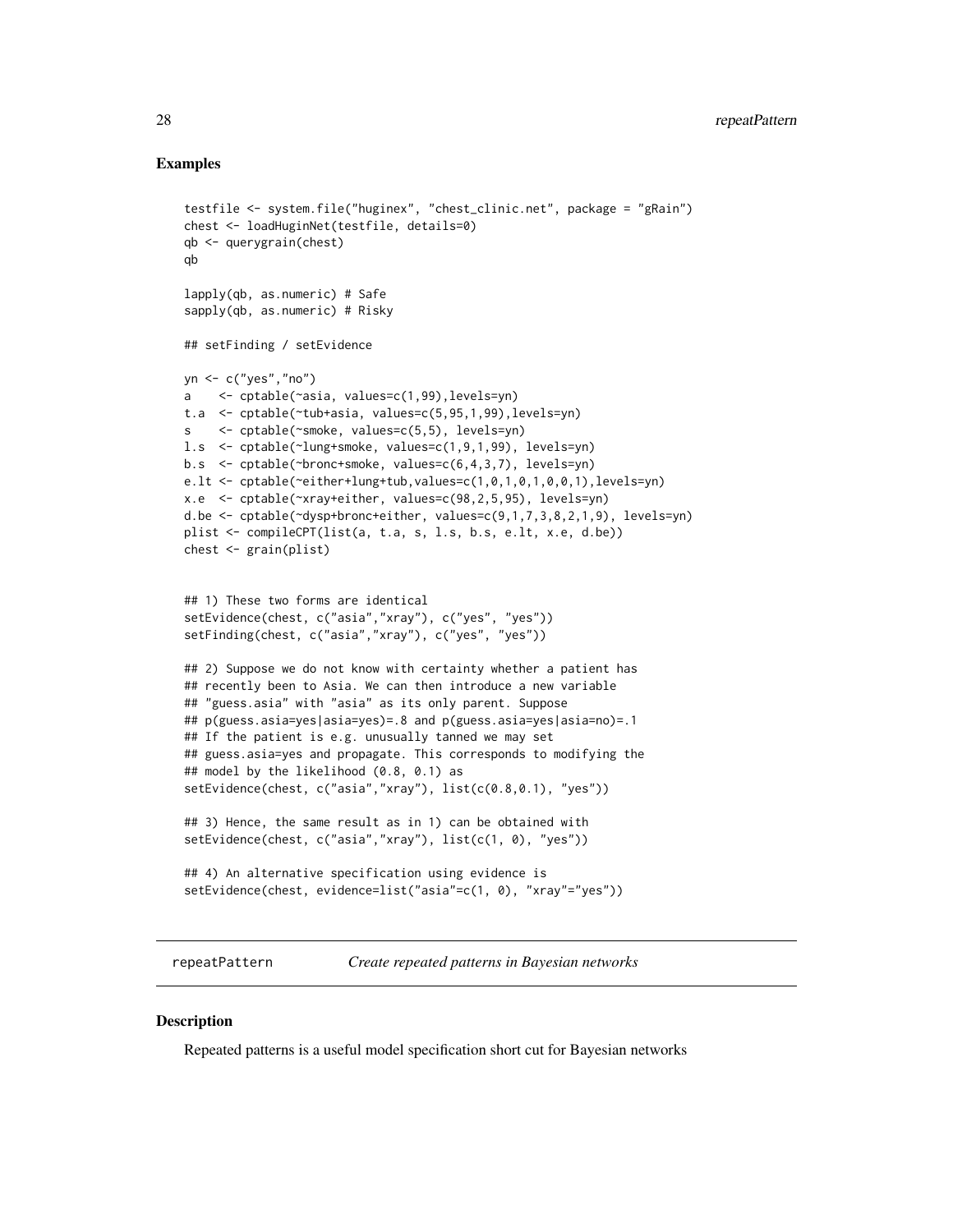# <span id="page-28-0"></span>repeatPattern 29

# Usage

```
repeatPattern(plist, instances, unlist = TRUE)
```
#### Arguments

| plist     | A list of conditional probability tables. The variable names must have the form   |
|-----------|-----------------------------------------------------------------------------------|
|           | $name[i]$ and the i will be substituted by the values given in instances below.   |
| instances | A vector of distinct integers                                                     |
| unlist    | If FALSE the result is a list in which each element is a copy of plist in which   |
|           | $name[i]$ are substituted. If TRUE the result is the result of applying unlist(). |

# Author(s)

Søren Højsgaard, <sorenh@math.aau.dk>

# References

Søren Højsgaard (2012). Graphical Independence Networks with the gRain Package for R. Journal of Statistical Software, 46(10), 1-26. <http://www.jstatsoft.org/v46/i10/>.

# See Also

[grain](#page-16-1), [compileCPT](#page-1-1)

```
## Specify hidden markov models. The x[i]'s are unobserved, the
## y[i]'s can be observed.
yn <- c("yes","no")
## Specify p(x0)
x.0 <- cptable(~x0, values=c(1,1), levels=yn)
## Specify transition density
x.x \leftarrow \text{cptable}(\sim x[i]/x[i-1], \text{ values}=c(1, 99, 2, 98), \text{levels}=yn)## Specify emissiob density
y.x <- cptable(~y[i]|x[i], values=c(1,99,2,98),levels=yn)
## The pattern to be repeated
pp \leftarrow list(x.x, y.x)## Repeat pattern and create network
ppp <- repeatPattern(pp, instances=1:10)
qqq <- compileCPT(c(list(x.0),ppp))
rrr <- grain(qqq)
```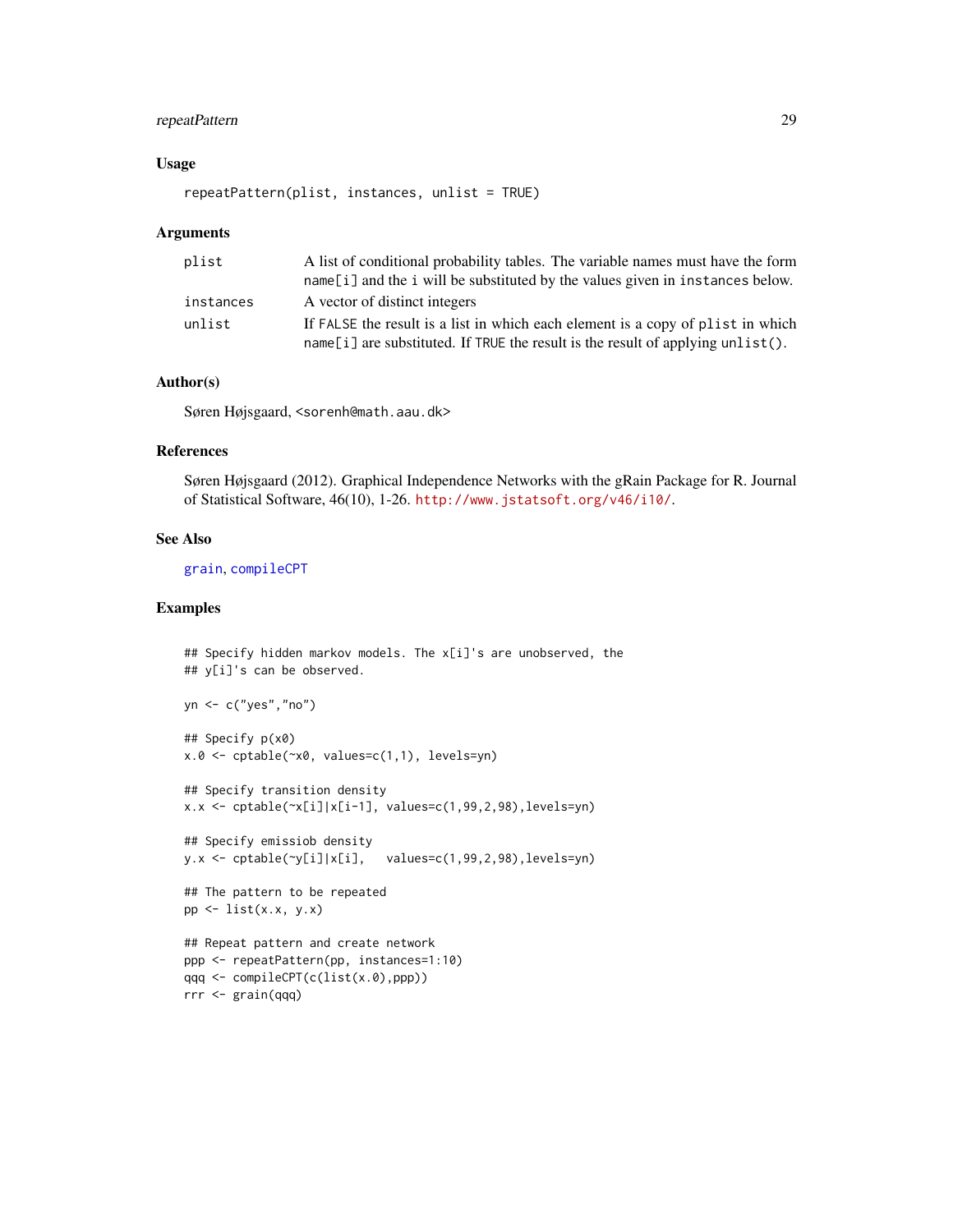<span id="page-29-0"></span>

# Description

Setting and removing joint evidence in grain objects.

# Usage

```
setJEvi(object, evidence = NULL, propagate = TRUE, details = 0)
insertJEvi(evi.list, pot, hostclique)
retractJEvi(object, items = NULL, propagate = TRUE, details = 0)
new_jev(ev, levels)
## S3 method for class 'grain_jev'
print(x, \ldots)
```
# Arguments

| object     | A "grain" object                                                                                                                                  |
|------------|---------------------------------------------------------------------------------------------------------------------------------------------------|
| evidence   | A list of evidence. Each element is a named array.                                                                                                |
| propagate  | Should the network be propagated?                                                                                                                 |
| details    | Debugging information                                                                                                                             |
| evi.list   | A "grain_jev" object.                                                                                                                             |
| pot        | A list of clique potentials (a potential is an array).                                                                                            |
| hostclique | A numerical vector indicating in which element of 'pot' each eviendence item<br>in 'evilist' should be inserted in.                               |
| items      | Items in the evidence list to be removed. Here, NULL means remove everything,<br>0 means nothing is removed. Otherwise items is a numeric vector. |
| ev         | A named list.                                                                                                                                     |
| levels     | A named list.                                                                                                                                     |
| x          | A "grain jev" object.                                                                                                                             |
| $\cdot$    | Additional arguments; currently not used.                                                                                                         |
|            |                                                                                                                                                   |

# Note

All the joint evidence functionality should be used \*with great care\*.

# Author(s)

Søren Højsgaard, <sorenh@math.aau.dk>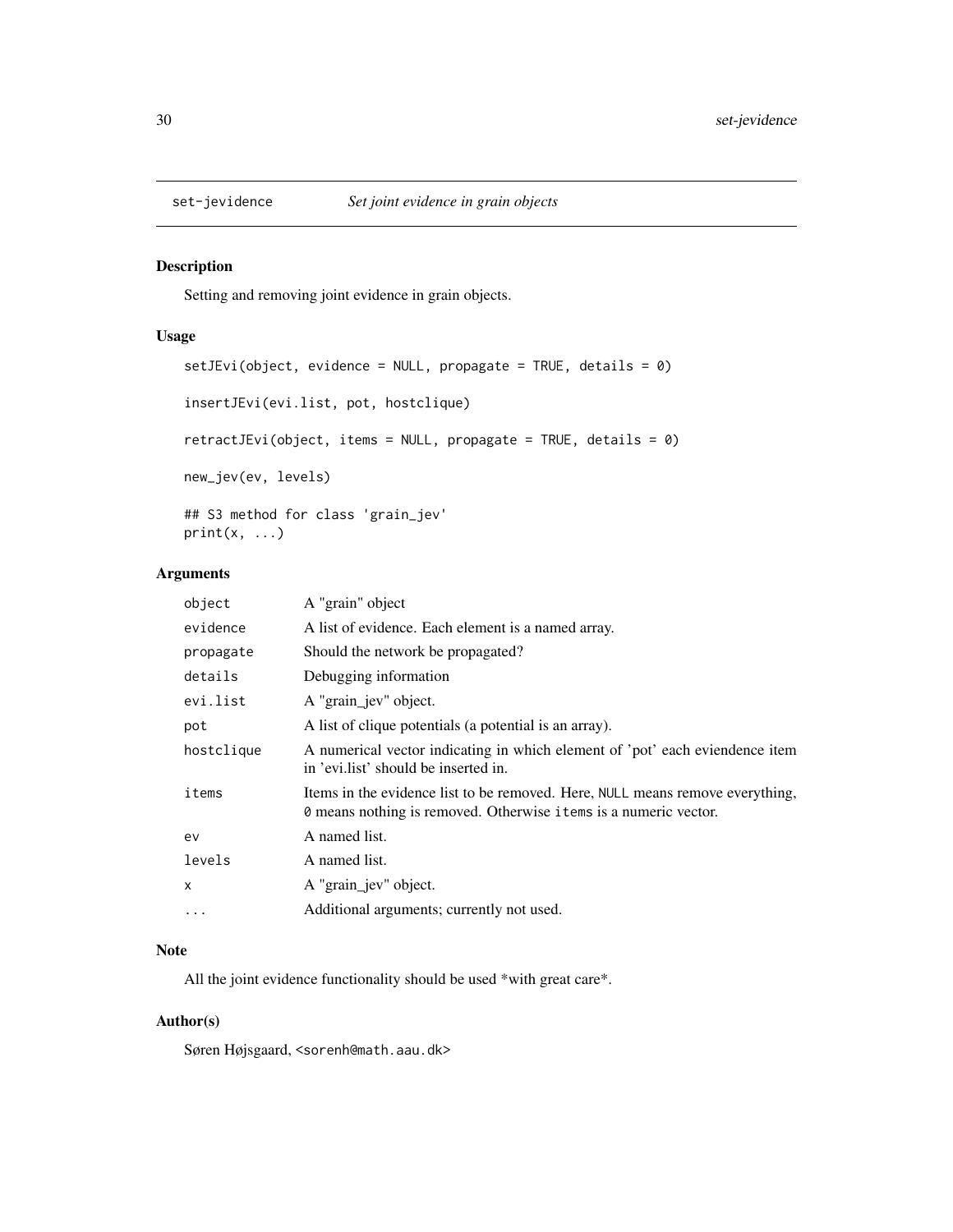# <span id="page-30-0"></span>set-jevidence 31

#### References

Søren Højsgaard (2012). Graphical Independence Networks with the gRain Package for R. Journal of Statistical Software, 46(10), 1-26. <http://www.jstatsoft.org/v46/i10/>.

#### See Also

[setFinding](#page-7-1) [getFinding](#page-7-1) [retractFinding](#page-7-1) [pFinding](#page-7-1)

```
example("grain")
uni \le list(asia = c("yes", "no"), tub = c("yes", "no"),
            smoke = c("yes", "no"), lung = c("yes", "no"),
            bronc = c("yes", "no"), either = c("yes", "no"),
            xray = c("yes", "no"), dysp = c("yes", "no")ev <- list(tab("asia", levels=uni, values=c(1,0)),
           tab("dysp", levels=uni, values=c(1,0)),
           tab(c("dysp","bronc"), levels=uni, values=c(.1, .2, .9, .8)) )
bn2 <- setJEvi(bn, evidence=ev)
bn2
## Notice: The evidence is defined on (subsets of) cliques of the junction tree
# and therefore evidence can readily be absorbed:
getgrain(bn, "rip")$cliques %>% str
## On the other hand, below evidence is not defined cliques of the
# junction tree and therefore evidence can not easily be absorbed.
# Hence this will fail:
## Not run:
ev.fail <- list(tab(c("dysp","smoke"), levels=uni, values=c(.1, .2, .9, .8)) )
setJEvi(bn, evidence=ev.fail)
## End(Not run)
## Evidence can be removed with
retractJEvi(bn2) ## All evidence removed.
retractJEvi(bn2, 0) ## No evidence removed.
retractJEvi(bn2, 1:2) ## Evidence items 1 and 2 are removed.
## Setting additional joint evidence to an object where joint
# evidence already is set will cause an error. Hence this will fail:
## Not run:
  ev2 <- list(smoke="yes")
  setJEvi(bn2, evidence=ev2)
## End(Not run)
```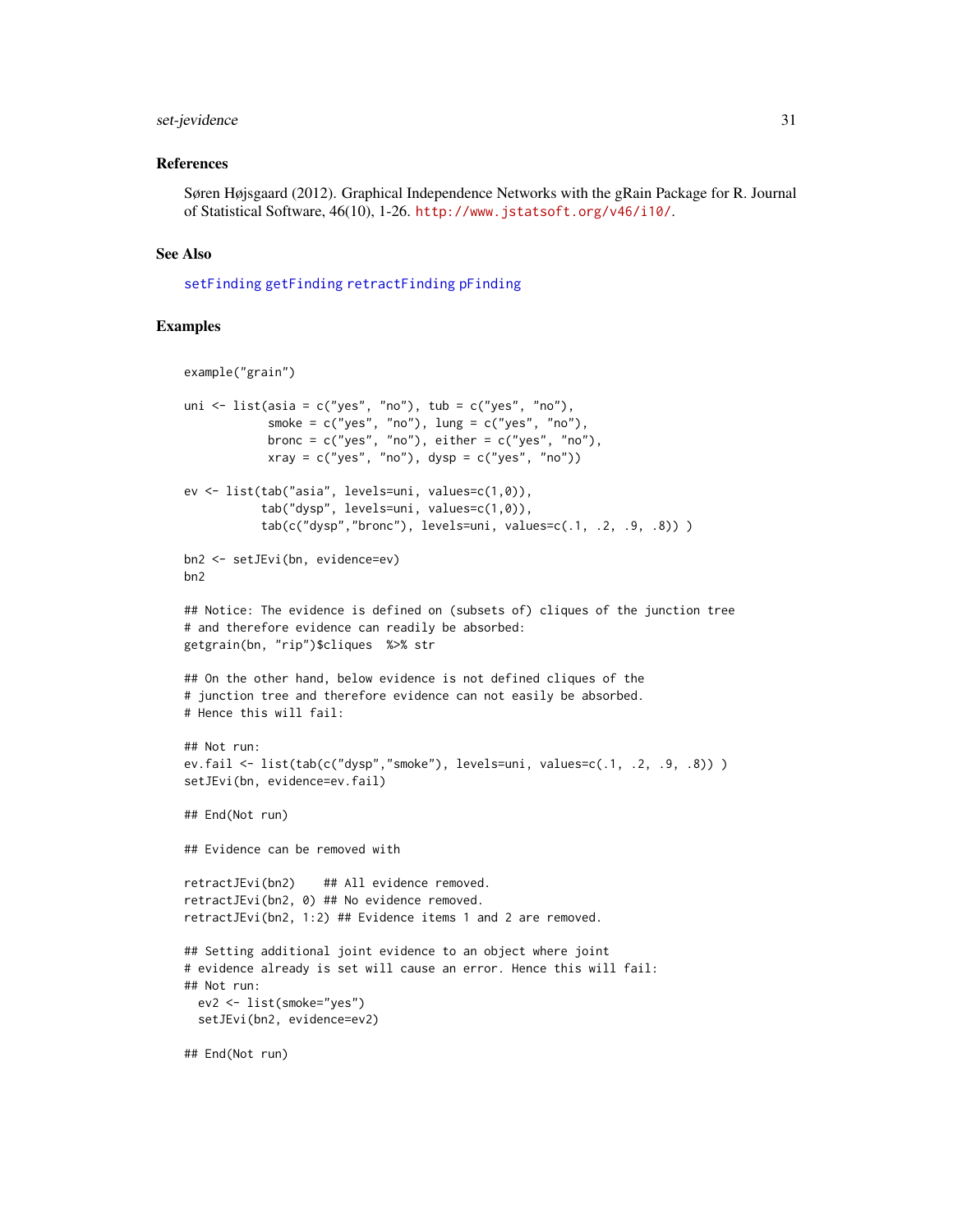```
## Instead we can do
new.ev <- c( getEvidence(bn2), list(smoke="yes") )
setJEvi( bn, evidence=new.ev )
## Create joint evidence object:
db \leq parray(c("dysp","bronc"), list(yn,yn), values=c(.1,.2,.9,.8))
db
ev <- list(asia=c(1,0), dysp="yes", db)
uni \le list(asia = c("yes", "no"), tub = c("yes", "no"),
  smoke = c("yes", "no"), lung = c("yes", "no"),bronc = c("yes", "no"), either = c("yes", "no"),
  xray = c("yes", "no"), dysp = c("yes", "no"))jevi <- new_jev( ev, levels=uni )
jevi
bn3 <- setJEvi( bn, evidence=jevi)
evidence( bn3 )
```
update.CPTgrain *Update a Bayesian network*

# Description

Update a Bayesian network

### Usage

```
## S3 method for class 'CPTgrain'
update(object, ...)
```
#### Arguments

| object                  | A Bayesian network of class CPT grain                                              |
|-------------------------|------------------------------------------------------------------------------------|
| $\cdot$ $\cdot$ $\cdot$ | If CPT list is a name in the dotted list, then the object will be update with this |
|                         | value (which is assumed to be a list of conditional probabilities).  here $\sim$   |

# Value

A new Bayesian network. If it is a LIST, use

### Note

There is NO checking that the input matches the settings in the Bayesian network.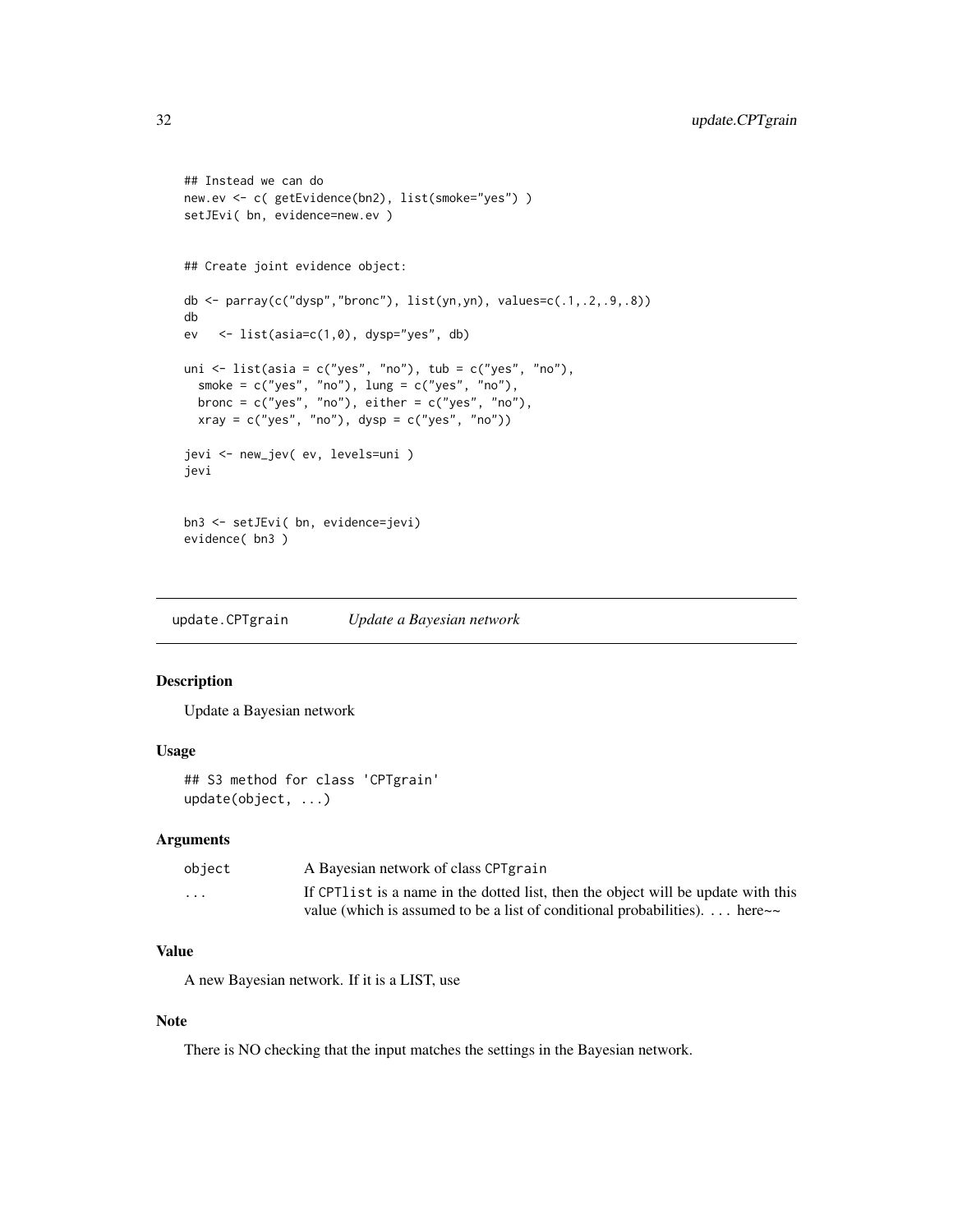#### Author(s)

Søren Højsgaard, <sorenh@math.aau.dk>

#### References

Søren Højsgaard (2012). Graphical Independence Networks with the gRain Package for R. Journal of Statistical Software, 46(10), 1-26. <http://www.jstatsoft.org/v46/i10/>.

```
## Network for Bernulli experiment; two nodes: X and thetaX
yn <- c("yes", "no") # Values for X
thX.val \leq c(.3, .5, .7) # Values for thetaX
prX.val <- rep(1, length(thX.val)) # Probabilities for thetaX values
thX <- cptable(~thetaX, values=prX.val, levels=thX.val)
X <- cptable(~X|thetaX, values=rbind(thX.val,1-thX.val), levels=yn)
cptlist <- compileCPT( list(thX, X) )
bn <- compile( grain( cptlist ) )
querygrain( setEvidence(bn, nodes="X", states="yes") )
## To insert a new prior distribution we may do as follows
## (where we can omit the process of recompiling the network)
prX.val2 <- c(.2,.3,.5)thX2 <- cptable(~thetaX, values=prX.val2, levels=thX.val)
bn2 <- update(bn, CPTlist=compileCPT( list(thX2, X)))
querygrain( setEvidence(bn2, nodes="X", states="yes") )
```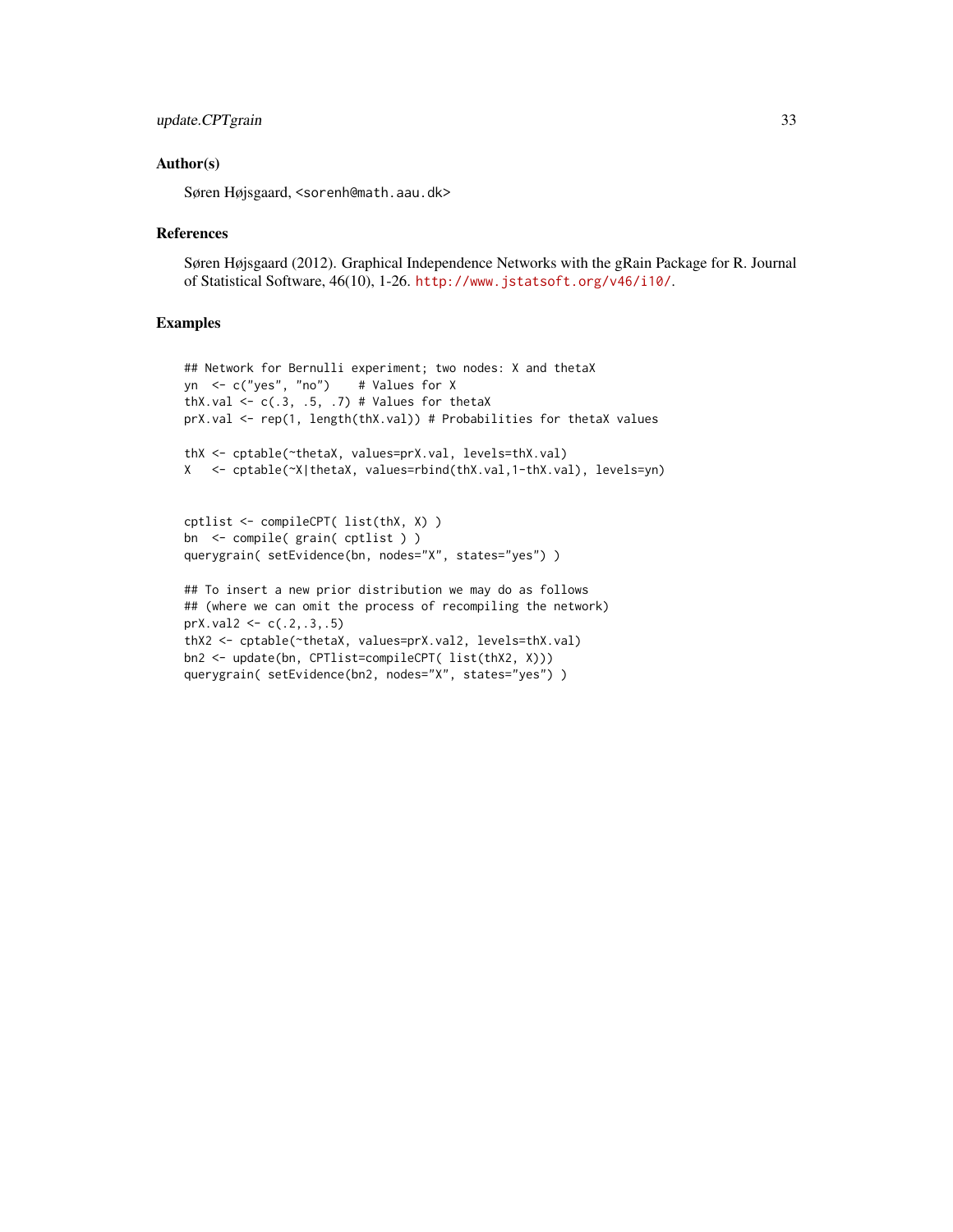# <span id="page-33-0"></span>**Index**

∗Topic models cptable, [3](#page-2-0) finding, [8](#page-7-0) grain-compile, [10](#page-9-0) grain-evi, [11](#page-10-0) grain-evidence, [14](#page-13-0) grain-main, [17](#page-16-0) grain-predict, [19](#page-18-0) grain-propagate, [20](#page-19-0) grain-simulate, [22](#page-21-0) querygrain, [26](#page-25-0) set-jevidence, [30](#page-29-0) ∗Topic utilities compile-cpt, [2](#page-1-0) extract-cpt, [6](#page-5-0) finding, [8](#page-7-0) grain-compile, [10](#page-9-0) grain-evi, [11](#page-10-0) grain-evidence, [14](#page-13-0) grain-propagate, [20](#page-19-0) load-save-hugin, [23](#page-22-0) logical, [24](#page-23-0) querygrain, [26](#page-25-0) set-jevidence, [30](#page-29-0) update.CPTgrain, [32](#page-31-0) ∗Topic utils repeatPattern, [28](#page-27-0) absorbEvi *(*grain-evi*)*, [11](#page-10-0) absorbEvi\_ *(*grain-evi*)*, [11](#page-10-0) absorbEvidence *(*grain-evidence*)*, [14](#page-13-0) addEvi *(*grain-evi*)*, [11](#page-10-0) addEvi<- *(*grain-evi*)*, [11](#page-10-0) andtab *(*logical*)*, [24](#page-23-0) andtable, *[4](#page-3-0)* andtable *(*logical*)*, [24](#page-23-0) as.data.frame.grain\_ev *(*evidence-object*)*, [4](#page-3-0)

```
booltab (logical), 24
```
compile, *[21](#page-20-0)* compile-cpt, [2](#page-1-0) compile.CPTgrain *(*grain-compile*)*, [10](#page-9-0) compile.grain, *[18](#page-17-0)* compile.grain *(*grain-compile*)*, [10](#page-9-0) compile.POTgrain *(*grain-compile*)*, [10](#page-9-0) compileCPT, *[4](#page-3-0)*, *[7](#page-6-0)*, *[29](#page-28-0)* compileCPT *(*compile-cpt*)*, [2](#page-1-0) compilePOT, *[4](#page-3-0)*, *[7](#page-6-0)* compilePOT *(*compile-cpt*)*, [2](#page-1-0) cptable, [3,](#page-2-0) *[18](#page-17-0)*, *[25](#page-24-0)*

```
dropEvi (grain-evi), 11
dropEvi<- (grain-evi), 11
```

```
evidence (grain-evi), 11
evidence-object, 4
evidence<- (grain-evi), 11
extract-cpt, 6
extractCPT, 3, 4
extractCPT (extract-cpt), 6
extractPOT, 3, 4
extractPOT (extract-cpt), 6
```
# finding, [8](#page-7-0)

```
getEvi (grain-evi), 11
getEvidence, 9, 12, 27
getEvidence (grain-evi), 11
getFinding, 12, 15, 18, 31
getFinding (finding), 8
getHostClique (grain-evi), 11
grain, 4, 7, 11, 20, 21, 24, 29
grain (grain-main), 17
grain-compile, 10
grain-evi, 11
grain-evidence, 14
grain-generics, 16
grain-main, 17
grain-predict, 19
```